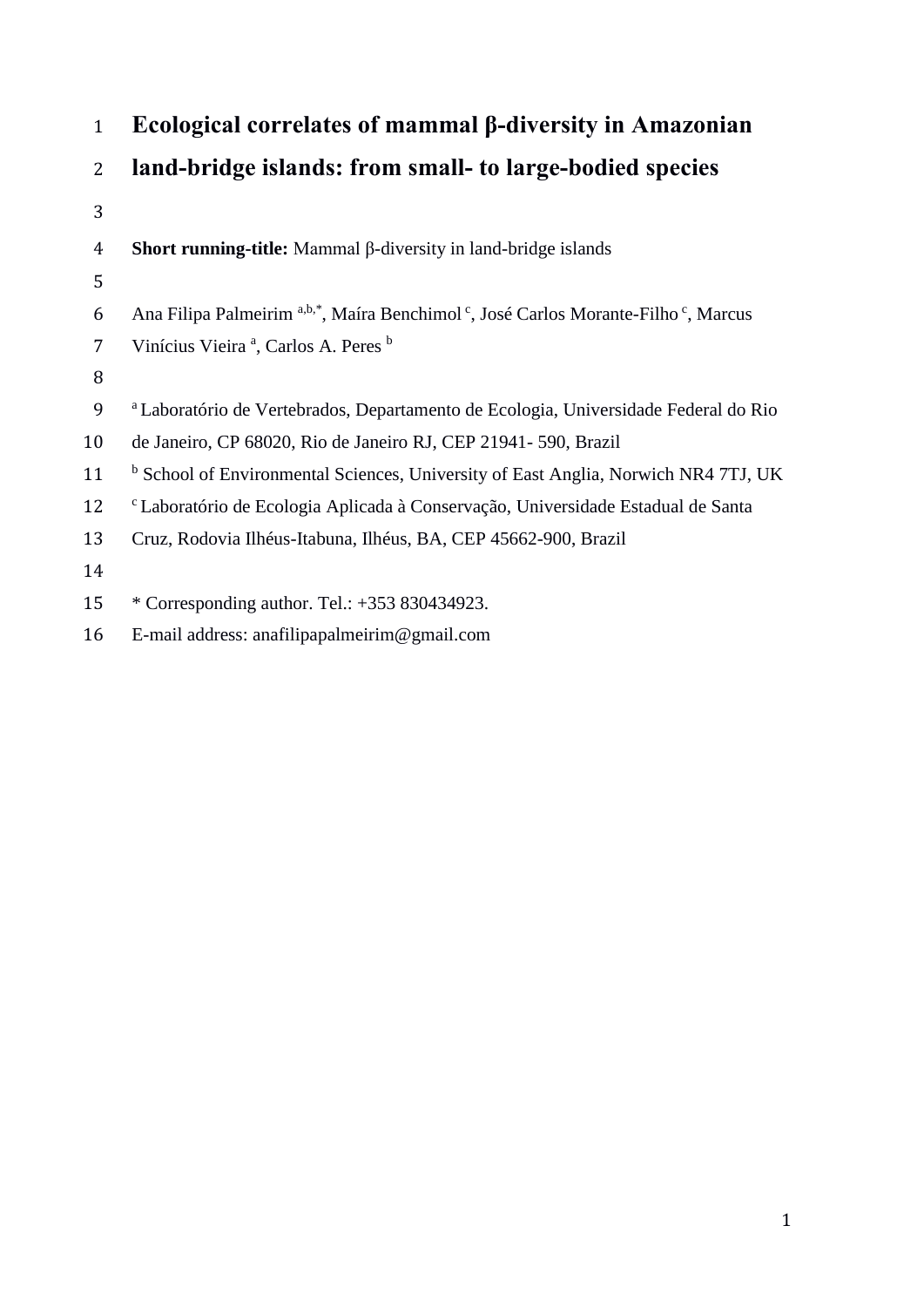- **Abstract**
- 

 **Aim** Mega hydroelectric dams have become one of the main drivers of biodiversity loss 20 in the lowland tropics. Vertebrate studies in tropical reservoirs have focused on local  $(\alpha)$  diversity measures, whereas between-site (β) diversity remains poorly assessed despite its pivotal importance in understanding how species diversity is structured and maintained in these anthropogenic landscapes. Here we unravel the patterns and predictors of mammal β-diversity including both small (SM) and midsized to large mammal species (LM) across 23 islands and 2 continuous forest sites within one of the largest South American hydroelectric reservoirs. **Location** Balbina Hydroelectric Dam, Central Brazilian Amazonia. **Methods** Small mammals were sampled using live and pitfall traps (48,350 trap-nights), and larger mammals using camera traps (8,160 trap-nights). β-diversity was examined for each group separately using multiplicative diversity decomposition of Hill numbers to test to what extent β-diversity of SMs and LMs was related to a set of environmental characteristics measured at different spatial scales. **Results** Habitat variables, such as tree richness and percentage of old-growth trees, were the strongest predictors of β-diversity among sites for both mammal groups. Conversely, β-diversity was weakly related to patch and landscape characteristics, except for LMs, for which β-diversity was predicted by differences in island sizes. **Main conclusions** Although island size plays a major role in structuring mammal α- diversity in several land-bridge islands, local vegetation characteristics were key predictors of between-site β-diversity for both mammal groups within this large Amazonian archipelago. Moreover, the lower β-diversity of LMs between smaller islands suggests subtractive homogenization of this group. Maintaining the integrity of vegetation characteristics and preventing the formation of a large set of small islands within reservoirs should be considered in long-term management plans in both existing and planned hydropower development in lowland tropical forests. **Keywords:** Biotic homogenization, Habitat fragmentation, Habitat quality, Hydroelectric dams, Species turnover, Tropical forest. **Acknowledgements**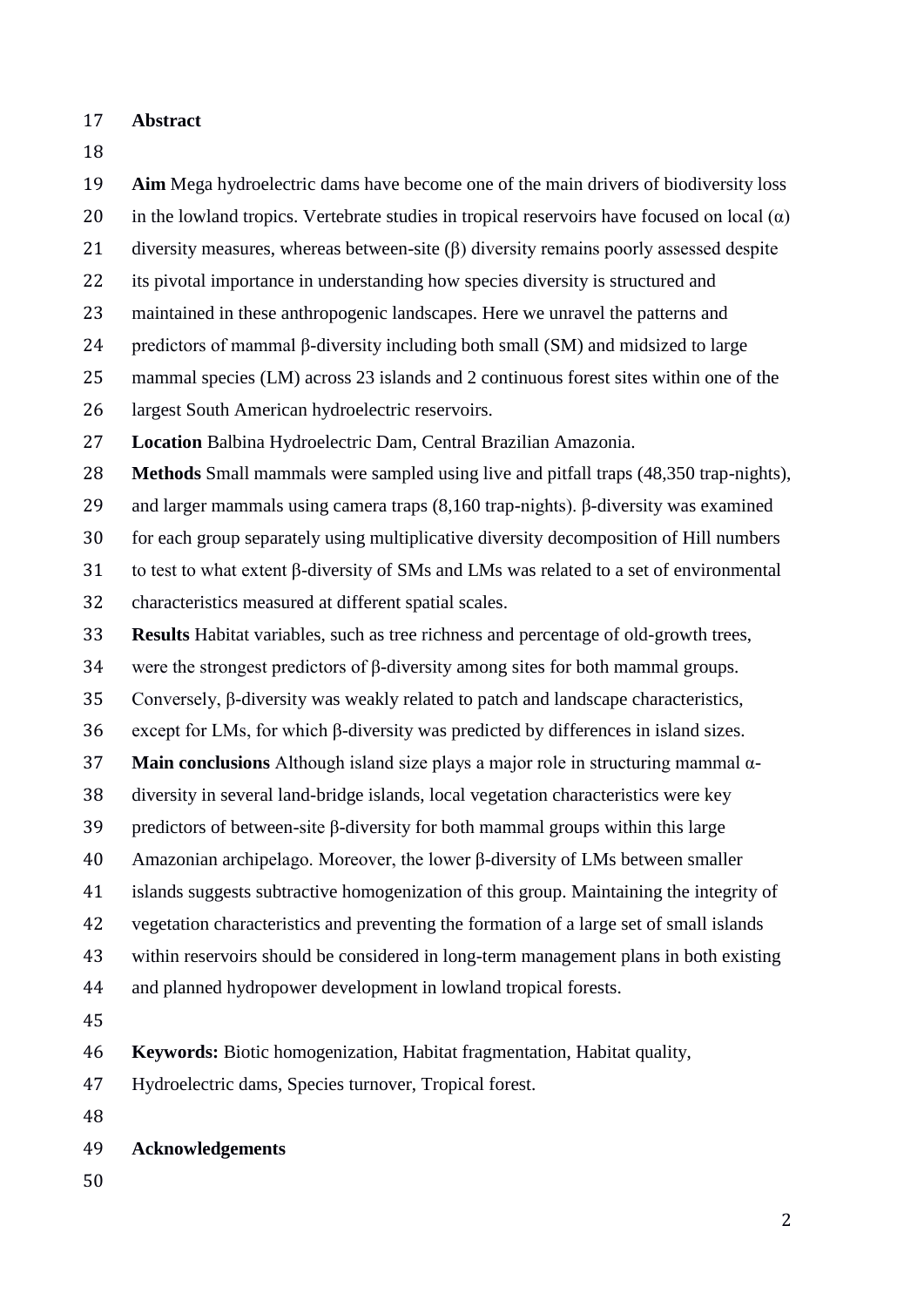We thank all 19 volunteers and field assistants who helped during field campaigns, and Danielle Storck-Tonon for her assistance with landscape metrics. We thank M.N. da Silva for helping with species identification; the Post-Graduate Program in Ecology of the Federal University of Rio de Janeiro for additional resources, and the Uatumã Biological Reserve for providing logistic support during fieldwork. The Rufford Small Grants Foundation, RFP-Wildlife Conservation Society, The Conservation, Food and Health Foundation, and Idea Wild provided additional funding or equipment. AFP and MB were supported by the scholarship CAPES (Coordenação de Aperfeiçoamento de Pessoal de Nível Superior), further financial support was provided by grants from Fundação de Amparo à Pesquisa do Estado do Rio de Janeiro – Programa Cientistas do Nosso Estado (FAPERJ - CNE) and Conselho Nacional de Desenvolvimento Científico

- e Tecnológico (CNPq) to MVV, and a NERC/UK grant to CAP (No. NE/J01401X/1).
- 

# **Introduction**

 Mega hydroelectric dams have become one of the main drivers of habitat loss and fragmentation worldwide (Jones *et al*., 2016; Winemiller *et al*., 2016; Gibson *et al.*, 2017). In the aftermath of damming, lower elevation areas are flooded and the previous hilltops are converted into land-bridge forest islands, creating a complex archipelagic landscape within hydroelectric reservoirs. Despite their relatively flat terrain, rivers at hyper-diverse tropical developing countries are often targets for hydropower expansion (Zarf *et al*., 2015). As such, the hydropower sector has greatly expanded in the Amazon Basin (Lees *et al*., 2016), with 145 existing or under-construction dams that are expected to flood ~1.5 Mha of pristine forests, and 263 additional dams earmarked for construction by current government plans (ECOA, 2016). Therefore, understanding how the biota responds to the insularization created by dams poses as pivotal for long-term conservation actions in these novel landscapes.

 The vast majority of studies in land-bridge island systems have assessed changes in local (α) diversity (reviewed by Jones *et al*., 2016; see also Si *et al*., 2015, 2016), showing that biological communities isolated within land-bridge islands are prone to experience high local extinction rates (Jones *et al*., 2016). However, local diversity typically represents only a small fraction of the regional species pool (MacArthur, 1972), and restricting our inferences to such measures of diversity may mask the true impact of anthropogenic disturbances on ecosystem functioning (González-Maya *et al*.,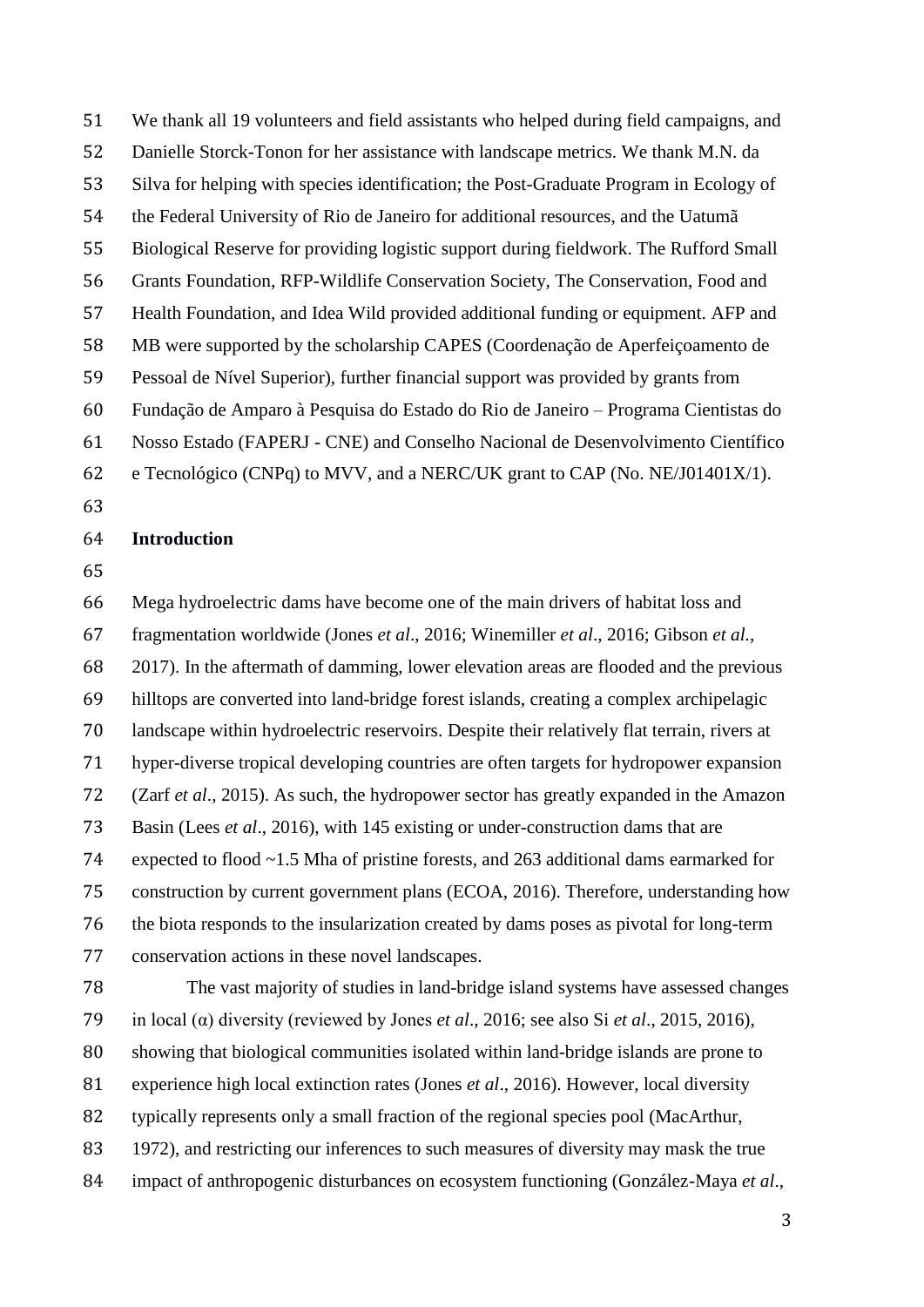2015), further hindering the application of more effective management actions (Socolar *et al*., 2016). To understand how the total number of species is organized and maintained in human-modified landscapes, or under alternative scenarios of anthropogenic disturbance, it is necessary to consider the variation in community composition among habitat patches (β-diversity; Whitakker, 1972), which is an important component of regional diversity (γ-diversity; Kadmon and Pulliam, 1993; Cottenie, 2005). Moreover, mechanisms generating species turnover between sites are not necessarily the same as those operating on local species diversity, but are equally important to be considered in effective management strategies (Bergamin *et al.*, 2017; Edge *et al.*, 2017). Yet studies assessing patterns of β-diversity within reservoir islands are restricted to birds and lizards in a Chinese dam (Si *et al*., 2015, 2016),

demonstrating the importance of further studies focused on other taxonomic groups.

 Mammals are widely hailed as regional conservation icons and critical components of tropical forest dynamics through their ecological roles as hyper- consumers, large predators, seed dispersal vectors, and structural habitat modifiers (Dirzo *et al*., 2014; Mangan and Adler, 2000; Terborgh *et al*., 2001). Mammals can be extremely diverse, particularly in the Amazon, where they are represented by 427 species (Mittermeier *et al.*, 2002), ranging in body mass from <15 g to >150 kg (Paglia *et al*., 2012). As different components of the mammal fauna require different survey methods, ecological studies typically focus on surveying either small non-volant mammals (i.e., those usually sampled using live or pitfall trapping; hereafter, SMs) or midsized to large terrestrial mammals (i.e., those sampled using direct or indirect observation, such as camera traps; hereafter, LMs).

 Small and large mammals may differ not only in their sampling methods, but also may show contrasting responses to insularization created by dams due to the intrinsic characteristics of these two mammal groups. In fact, body size is known to interact with species dispersal ability and trophic position, differently affecting β- diversity patterns (Soininen *et al.*, 2017). Because of lower vagility, including flotation and swimming endurance (Schoener and Schoener, 1984; Cosson *et al.*, 1999), SM assemblages should be mainly related to local habitat characteristics (Delciellos *et al*., 2015; Pardini *et al.*, 2005; Olifiers, 2002), and present a higher species turnover among islands. Conversely, the higher vagility, larger spatial requirements and smaller population sizes of LMs (Chiarello, 1999) should result in assemblages that converge across a large number of islands. These two hypotheses, related to small and large body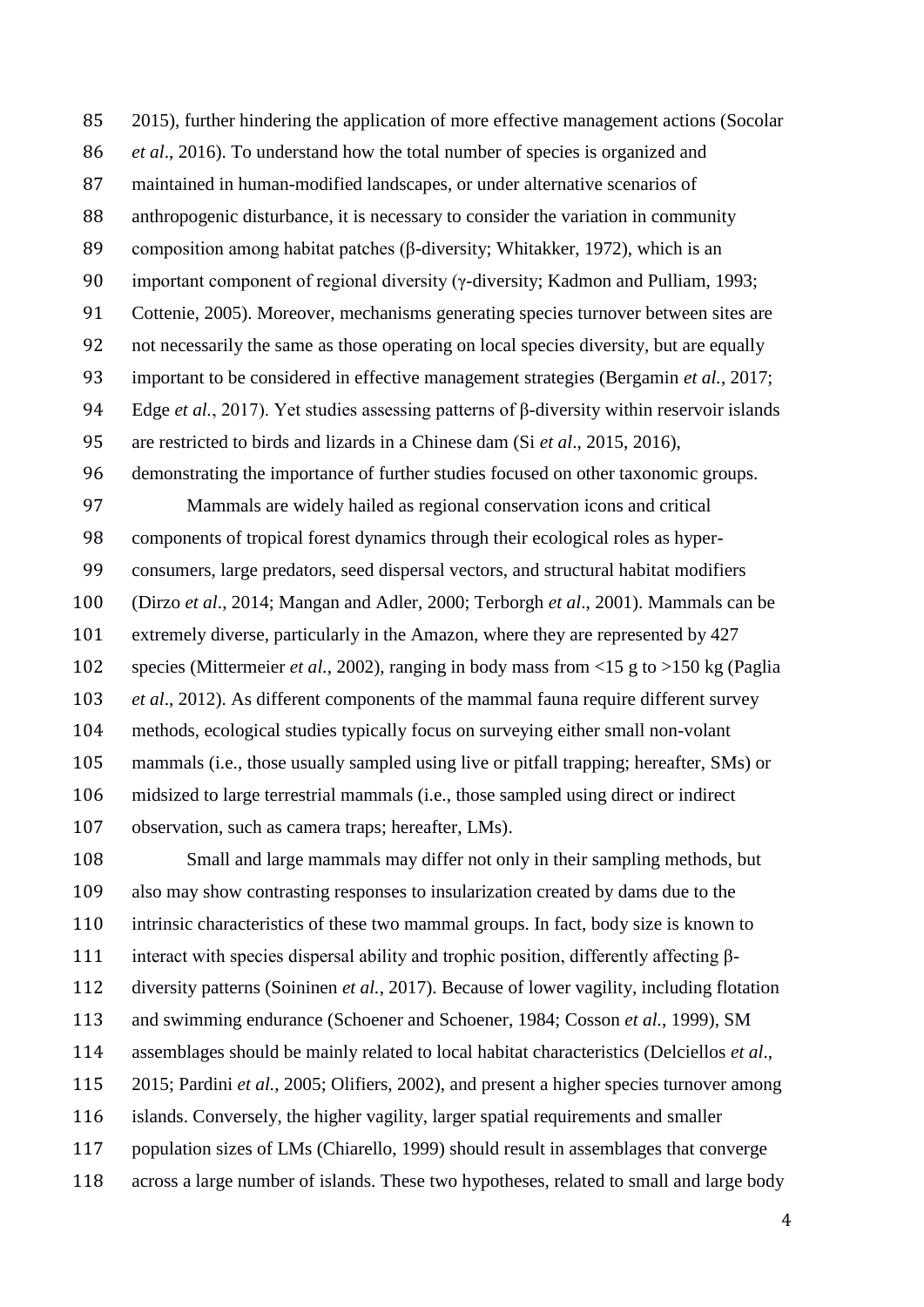sizes, have not yet been tested comparing species turnover of SMs and LMs at the same set of sites. In addition, the effect of major environmental drivers of compositional shifts across space remains poorly understood for both groups.

 Here, we provide the first quantitative assessment of the habitat insularization effects on β-diversity of SM and LM species, conducted at one of the largest man-made 124 archipelago in South America — the 28-year old Balbina Hydroelectric Reservoir. Previous studies carried out in Balbina showed that island area and isolation were the 126 strongest predictors of SM  $\alpha$ -diversity (AF Palmeirim, pers. comm.), whereas island 127 area was the single best predictor for LM  $\alpha$ -diversity (Benchimol and Peres, 2015a, 2015b). We test the hypothesis that the low and high vagilities of SM and LM, 129 respectively, generate different patterns of  $\beta$ -diversity for these two groups. Multiplicative diversity decomposition of Hill numbers was used, an approach that considers the importance of rare, common and dominant species in generating β- diversity patterns (Jost, 2007; Tuomisto, 2010). We further examine how patterns of β- diversity are predicted by a set of environmental characteristics related to the local habitat structure, forest patch and landscape scales, which are widely recognised as important in enhancing mammal diversity (Chiarello, 1999; Delciellos *et al*., 2015; Pardini *et al.*, 2005). Specifically, we predict that (1) β-diversity of both mammal groups should be higher for rare species, compared to dominant species; (2) between- island β-diversity of SMs should be higher than that of LMs; and, (3) local habitat features should be the key predictors of SM β-diversity, whereas LM β-diversity should be most affected by patch and landscape metrics, such as island size and isolation.

**Methods**

## **Study area**

 This study was carried out at 23 islands and two continuous forest sites (hereafter, CFs) in the forest archipelago of the Balbina Hydroelectric Reservoir (1°48'S, 59°29'W; Fig. 1) located in the Brazilian Amazonia. This dam was created in 1986 following the permanent closure of the Uatumã River, a left-bank tributary of the Amazon River.

- Given the typically flat to undulating topography of the study region, a vast area of
- 312,900 ha of primary forest was flooded within the 443,772-ha hydroelectric reservoir
- (FUNCATE/INPE/ANEEL, 2000). The former hilltops of the pre-inundation forest area
- were converted into 3,546 land-bridge islands that are widely distributed throughout the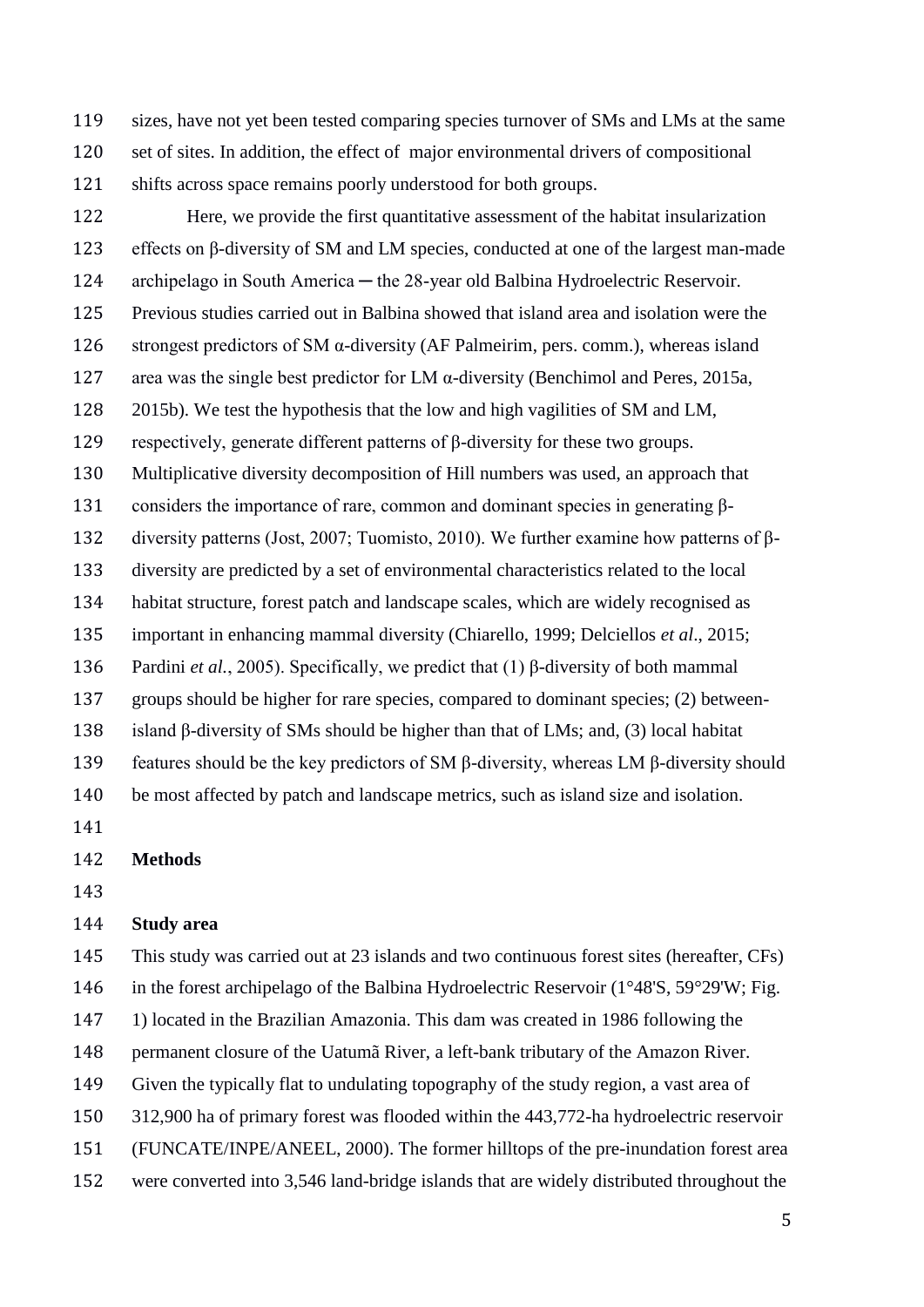reservoir lake. Islands and the neighbouring continuous forest sites consist of dense closed-canopy *terra firme* forest (Benchimol and Peres, 2015a). Forest islands within the reservoir have not been subject to logging nor hunting, but many islands experienced understorey fires during the El Niño drought of late-1997 to early-1998 (Benchimol and Peres, 2015c). The mean annual temperature and rainfall in this region is 28ºC and 2,376 mm, respectively (IBAMA, 1997). Part of the reservoir and a vast area of continuous forest on the left bank of the Uatumã River have been legally protected since this dam was built by the 942,786-hectare Uatumã Biological Reserve, the largest Brazilian protected area in this category.

 We pre-selected 23 forest islands according to their size, degree of isolation and spatial distribution, so that a wide spectrum of island configurations could be sampled within the reservoir. Surveyed islands as CFs were at least 1-km apart from one another, 165 with island size ranging from 0.83 to 1,466 ha (mean  $\pm$  SD: 213.47  $\pm$  352.31 ha; Table S1) and isolation distances to the nearest mainland varying from 44 to 11,872 m (4,503  $167 + 3.352$  m).

### **Mammal surveys**

 Small and midsized to large mammal assemblages were sampled twice at each forest site, during two field seasons. In 2014 and 2015, SMs were sampled along two continuous periods of 16 consecutive nights, using linear trapping plots. Each plot consisted of a set of nine live trap stations (hereafter, LTs), followed by an array of three pitfall-trap units. Each LT station was placed 20 m apart from each other and included two Sherman traps (23 x 9 x 8 cm, H. B. Sherman Traps, Inc., Tallahassee, Florida) and one wire mesh trap (30 x 17.5 x 15 cm, Metal Miranda, Curitiba, Paraná). 177 At each LT station, one trap was set on the ground, one in the understorey  $(\sim 1.5 \text{ m})$  high), and one in the (sub)canopy (>10 m high). Traps of different types were placed alternatively on the ground and in the understorey across consecutive stations, but only Sherman traps were placed in the canopy due to logistic limitations. At the forest canopy stratum, small mammals were sampled using an adaptation of the method described by Lambert *et al.* (2005). LTs were baited with a mix of bananas, peanut powder, sardines and oak flocks. Pitfall traps (100 L) were also spaced apart by 20-m intervals and connected by a 50-cm high plastic fence that was buried 10 cm underground, and included 10 m of overhanging fence farther extended beyond the two external pitfalls. Due to spatial restrictions in small islands, alternative smaller trapping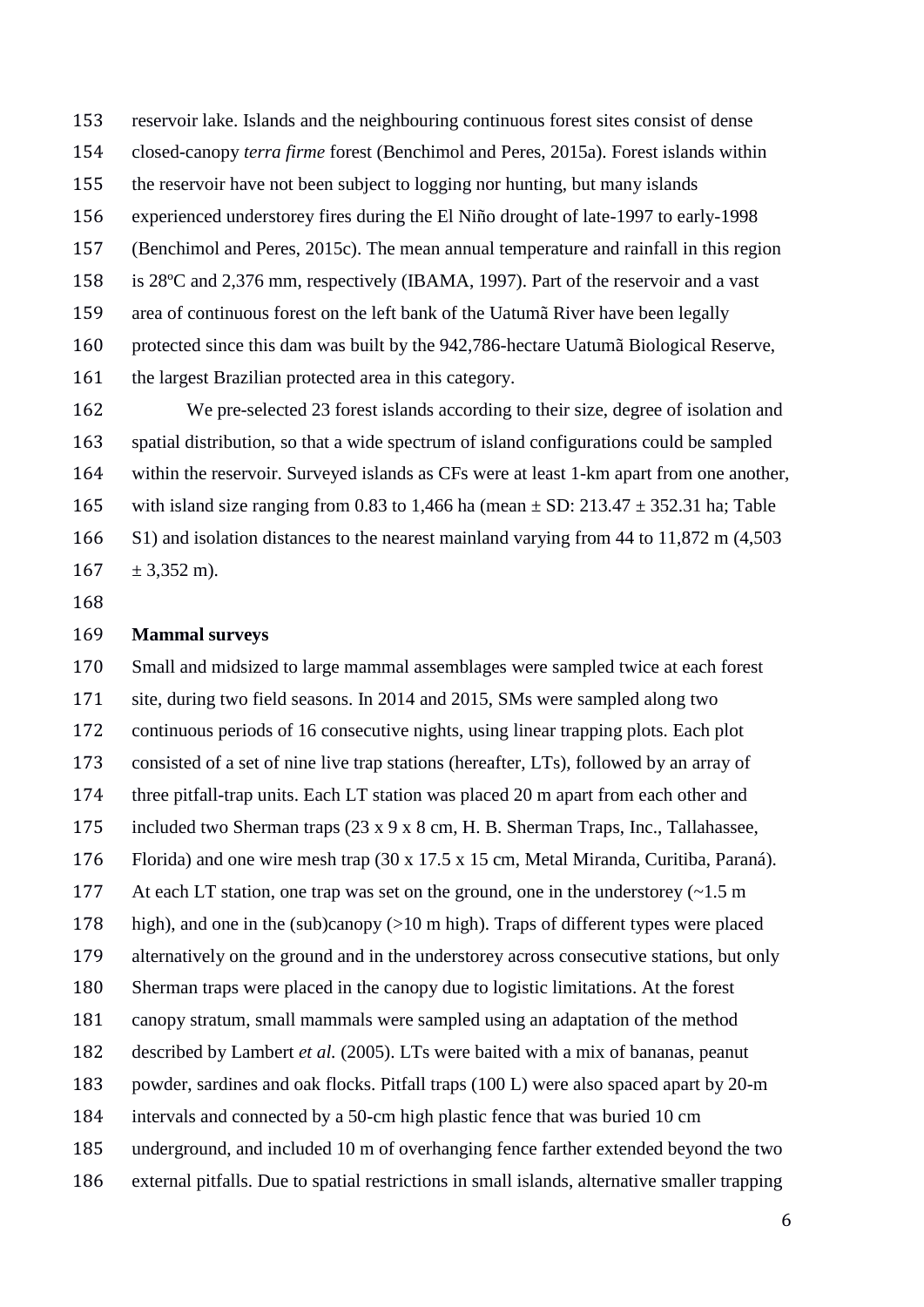plots were established therein. Thus, all islands smaller than 2 ha and those between 2 and 10 ha were sampled by trapping plots containing only three LT stations followed by an array of one pitfall, and six LT stations followed by an array of two pitfalls, respectively. All traps were inspected daily and whenever live captures could not be identified in the field, a maximum of five voucher specimens per species per survey site were collected during the first trapping season, and deposited at the Mammal Collection of the Instituto Nacional de Pesquisas da Amazônia (INPA), in Manaus, Brazil. All other individuals recorded were weighted and tagged (Fish and Small Animal Tag, size 1; National Band and Tag Co., Newport, Kentucky), so that any subsequent recaptures could be distinguished. Additionally, tissue samples were collected from all individuals recorded and deposited at the INPA Mammal Collection. However, we were not always able to identify at the species-level records of sympatric congeners of *Proechimys* spp. (*P*. *cuvieri* and *P*. *guyanensis*) and *Oecomys* spp. 1 (*O*. *roberti* and *O*. *bicolor*). Because these congeners are ecologically very similar (Jones *et al.*, 2009), we further refer to 201 those taxa as 'ecospecies'. To streamline, we use hereafter 'species' to refer to both species and ecospecies. Data collection followed ASM guidelines (Sikes *et al.*, 2016) and was approved by an institutional animal care and use Brazilian committee (SISBIO License No. 39187-4).

 In 2011 and 2012, LMs were sampled for two continuous periods of 30 days each using camera trapping. Each camera trap station (hereafter, CT) consisted of one digital camera (Reconyx HC 500 Hyperfire), unbaited and placed at 30–40 cm above ground. At each surveyed site, consecutive CT stations were established along linear transects, spaced by at least 500 m (except for small islands). We configured all CTs to obtain a sequence of five photos for each animal recorded, using 15-sec intervals between records. However, we only considered conspecific records at the same CT site as independent if either intervals between photos exceeded 30 min or conspecifics of different groups could be recognised on the basis of natural marks.

 To maximise the heterogeneity of environments sampled at each site and minimise variation in trap density, sampling effort was proportional to forest patch size 216 for both mammal groups. As such, depending on their size, islands were sampled by one to four trapping plots and two to ten CT stations; whereas both CF sites were sampled by six trapping plots and 15 CT stations. This amounted to a total sampling effort of 48,350 trap-nights for SMs, and 8,160 trap-nights for LMs.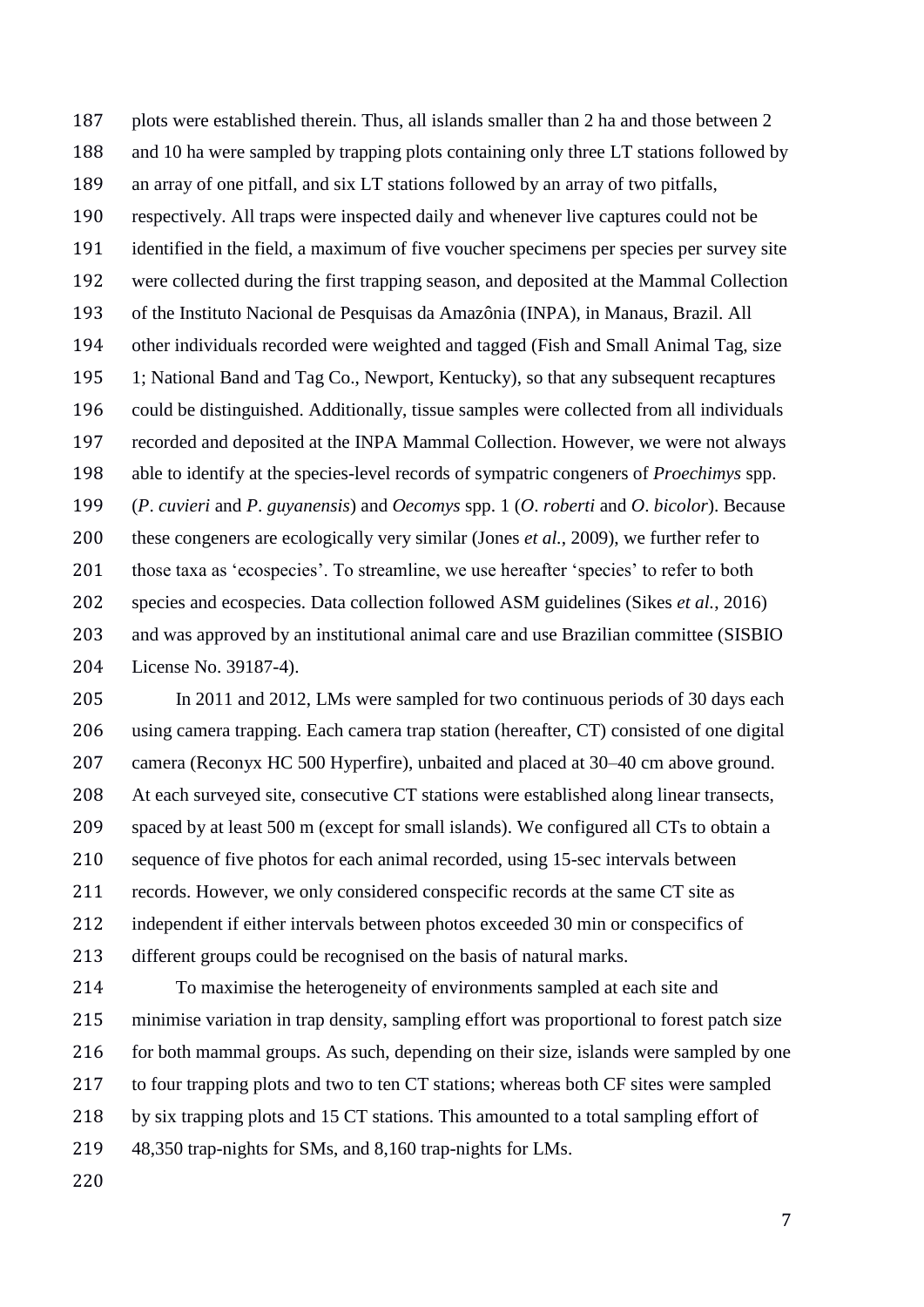## **Local habitat, patch and landscape variables**

 In 2012, we obtained local habitat variables to describe vegetation structure and habitat 223 quality for each forest site surveyed using floristic surveys within 0.25-ha (250 m  $\times$  10 224 m) plots established in each focal island and CF site, in which all trees  $\geq 10$  cm diameter at breast height (DBH) were measured and identified at species-level. The number of plots surveyed per site was proportional to the area of each site, ranging from one to four (for details on floristic surveys, see Benchimol and Peres, 2015c). These floristic plots provided data on tree species richness (S.TREE), number of trees (N.TREE), percentage of old-growth live trees (OGT) that persisted from the pre-flooding period, 230 aggregated basal area of live trees bearing fleshy-fruits  $(BA<sub>ff</sub>)$ , number of woody lianas (LIANA), and a measure of ground fire severity (FIRE; see Table 1 for a description of these variables). Additionally, we conducted a semi-supervised classification to obtain four land cover classes (closed-canopy forest, open-canopy forest, bare ground, and water) using ArcMap 10.1 (ESRI, 2012), and obtained the percentage of closed-canopy forest (CC) within each island and CF site based on high-resolution multi-spectral RapidEye imagery (5-m resolution with 5-band colour imagery) of the entire study region (Table 1).

 Patch and landscape variables were also calculated from RapidEye imagery, using ArcMap 10.1. At the patch scale, we measured island AREA, island SHAPE (total perimeter length of each focal island divided by AREA), and its nearest distance to any CF site in the mainland (DIST). At the landscape scale, we obtained for each surveyed island, the total amount of land mass area within a buffer threshold (COVER), and a proximity index that considers both area and isolation of each land mass within that buffer (PROX). Because previous studies used a 500-m radial buffer to predict both small (AF Palmeirim *et al*., pers. comm.) and midsized to large mammal richness (Benchimol and Peres, 2015a) at the same islands, our COVER and PROX metrics considered this radius threshold for analyses (see Table 1 and Benchimol and Peres, 2015a for further details on imagery processing, and patch and landscape metrics). Additionally, this buffer size minimises or eliminates overlap between neighbouring landscapes, conferring greater spatial independence.

## **Data analysis**

 We excluded from the analyses two Echimyid rodents *─ Makalata didelphoides* and *Echimys chrysurus ─* which had been recorded only once throughout the study. Both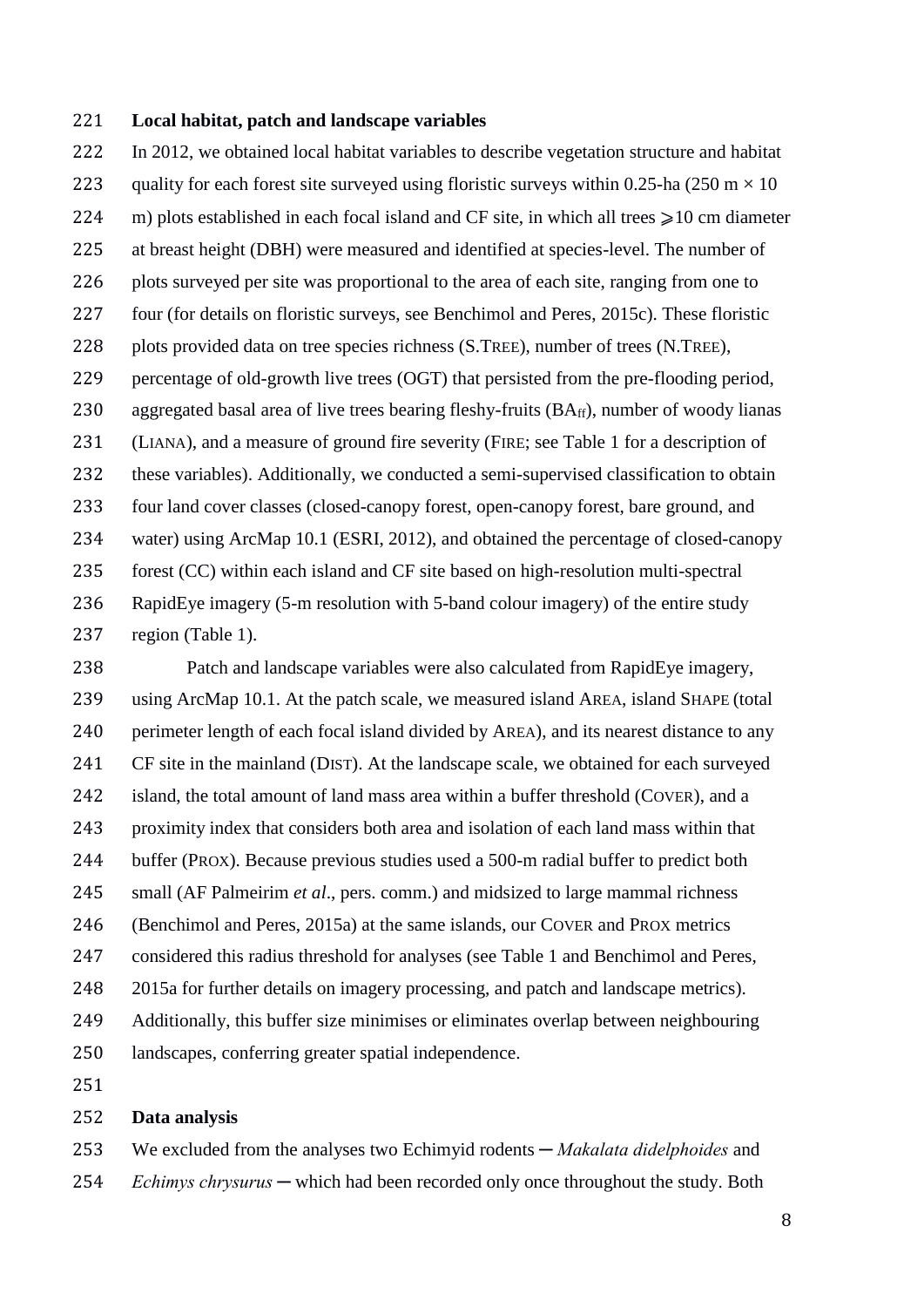species feed on leaves and seeds , in addition to some fruit (Patton *et al.*, 2000), and consequently are rarely attracted to the bait used here. Due to differential sampling effort per site, species abundances were standardized for each site, considering 2,095 and 319 trap-nights, which is the average sampling effort per site for SMs and LMs, respectively. Because camera trapping cannot quantify numbers of individuals, we used the number of captures for SMs rather than the number of individuals recorded, testing whether these variables were correlated. This allowed us to improve convergence in the comparison of β-diversity estimates for SMs and LMs. The number of SM captures was 263 indeed highly correlated with the number of individuals (15 species detected  $\geq$  5 sites: *r*  $264 = 0.97 \pm 0.05$  (mean  $\pm$  SD); Table S2).

 The accuracy of mammal surveys was assessed using the coverage estimator recommended by Chao and Jost (2012), which estimates the proportion of the total number of individuals in an assemblage that belongs to the species represented in the 268 sample. Overall sample coverage was high, representing on average  $(\pm SD)$  95  $\pm 0.07\%$ 269 and 99  $\pm$  0.01% of the SM and LM species recorded, respectively (Table S1). This indicates that our sampling effort provided satisfactory estimates of β-diversity within each forest site. However, to account for any undetected species, particularly of SMs, and avoid any potential bias in β-diversity patterns due to small differences in sample coverage among sites, we additionally assessed the expected β-diversity values using coverage-based extrapolations for both mammal groups (Chao and Jost, 2012, Sánches-de-Jesús *et al.*, 2016). We further retained the expected values for subsequent analysis.

 Patterns of mammal β-diversity were analysed using multiplicative diversity 277 decomposition of Hill numbers:  ${}^qD_\beta = {}^qD_\gamma / {}^qD_\alpha$ . Here,  ${}^qD_\gamma$  corresponds to the observed 278 total number of species ( $\gamma$ -diversity);  ${}^qD_\alpha$  to the mean local number of species recorded 279 per site ( $\alpha$ -diversity); and,  ${}^qD_\beta$  to the 'effective number of completely distinct 280 communities' (β-diversity). The equations for  ${}^qD_\gamma$  and  ${}^qD_\alpha$  are detailed elsewhere (Jost, 2007; Tuomisto, 2010); <sup>*q*</sup>D<sub>β</sub> was calculated for each pairwise comparison of forest sites 282 (i.e. islands and CF sites;  $N = 300$ ) and ranges between 1, when both communities are identical, and 2, when both communities are completely distinct from each other (Jost, 2007). In addition, β-diversity depends on the parameter *q*, which determines the sensitivity of the measure to species relative abundances (Jost, 2007; Tuomisto, 2010). 286 We considered β-diversity estimates of order 0  $(^{0}D_8)$ , 1  $(^{1}D_8)$  and 2  $(^{2}D_8)$ , in which  $^0D_8$  gives disproportionate weight to rare species, as it is not sensitive to species 288 abundances;  ${}^{1}D_8$  weights each species according to its abundance in the community,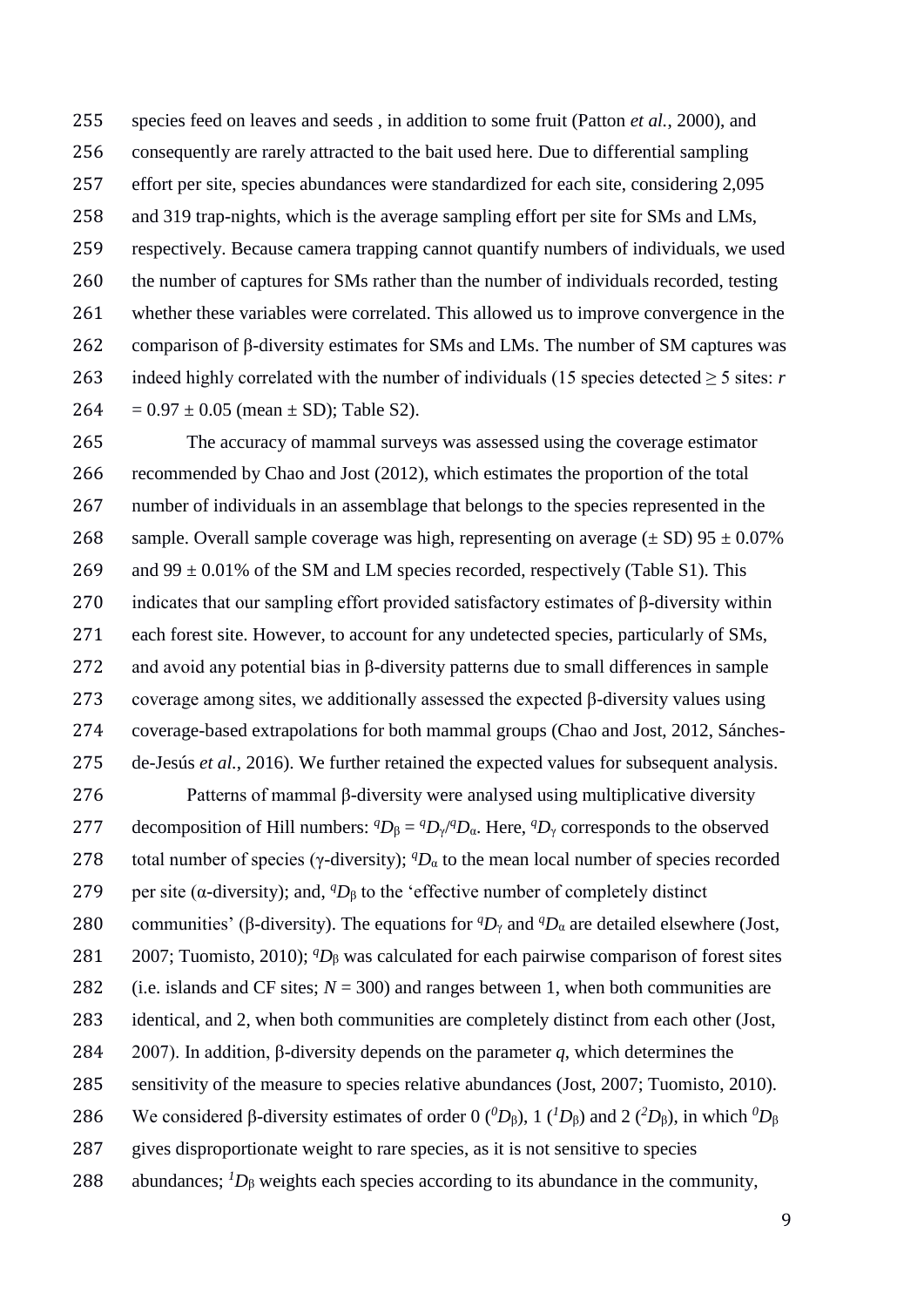measuring the turnover of 'common' or 'typical' species in the community; and  ${}^{2}D_{\beta}$  favours very abundant species and is therefore interpreted as the turnover of 'dominant' species in the community (Jost, 2007; Tuomisto, 2010). These analyses were performed using the '*entropart*' R package (Marcon and Herault, 2013). Further, we used paired *t*- tests (Zar, 1999) to compare β-diversity in the different *q* orders between each mammal group. We used Mantel tests performed using the '*vegan*' R package (Oksanen *et al.*, 2017) to assess whether β-diversity was correlated to site location (i.e., geographic distance matrix among all sites) and to the matrices showing between-site differences in local habitat variables (i.e., S.TREE, N.TREE, OGT, BAff, LIANA, FIRE, CC), in patch (i.e., AREA, SHAPE, DIST), and in landscape (i.e., COVER, PROX). All analyses were performed using R (R Development Core Team, 2013), assuming a significance level of 0.05 (Zar, 1999).

**Results**

 We obtained 1,481 captures of SMs (*N* = 853 individuals) representing 20 species (17 genera; 3 families), and 6,290 camera-trapping records of LMs representing 22 species (18 genera; 13 families; Table S3). The number of species per site ranged from 2 to 15 307 (mean  $\pm$  SD = 7.0  $\pm$  4.2 species) for SMs, and from 1 to 19 (8.8  $\pm$  5.8) for LMs. The most abundant SM species was *Marmosa demerarae*, an arboreal marsupial recorded at 18 sites and corresponding to nearly one-third of all captures (*N* = 499). Despite the local commonness of this species, others were often similarly abundant (e.g., *Didelphis marsupialis* and *Proechimys* spp.), and whenever absent, this species was replaced by other locally common species (e.g., *Philander opossum*, *Hylaeamys megacephalus* and *Marmosa murina*; Fig. 2a). Considering LMs, the red acouchy *Myoprocta acouchy* was the most abundant species, detected at 21 sites and accounting for 59% of all records (*N*  $315 = 3,593$ . This small-bodied dasyproctid rodent was consistently the most abundant species at nearly all islands larger than 5 ha (*N* = 20) and mainland CF sites (Fig. 2b). At each site, the number of uncommon or occasional species, i.e. those recorded only once 318 or twice, averaged 41.5%  $(\pm 19.9)$  and 33.1%  $(\pm 31.2)$  for SM and LM assemblages, respectively.

# **Patterns and predictors of β-diversity**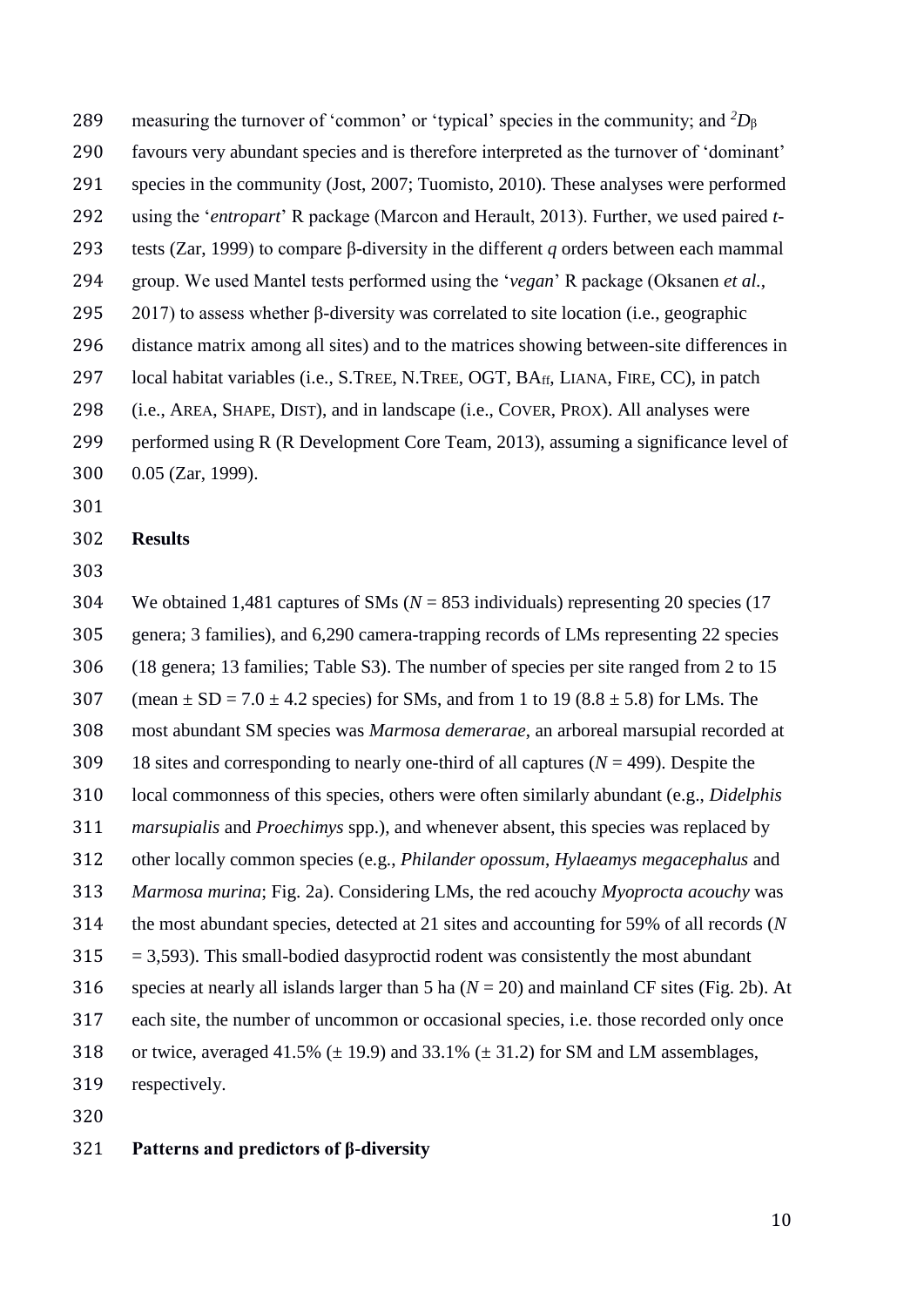322 Both SMs and LMs exhibited similarly high β-diversity (SM:  $1.63 \pm 0.27$ ; LM:  $1.62 \pm 0.27$ 323 0.28;  $P = 0.624$ ) when considering only the number of species ( $q = 0$ ). When species 324 abundance was considered ( $q = 1$  and 2), however, β-diversity was significantly higher  $($ *P* <0.0001) for SM (<sup>1</sup> $\beta$  = 1.48 ± 0.28; <sup>2</sup> $\beta$  = 1.47 ± 0.31) than for LM assemblages (<sup>1</sup> $\beta$  = 326  $1.34 \pm 0.31$ ;  ${}^{2}\beta = 1.32 \pm 0.37$ ; Fig. 3). Overall, levels of β-diversity of both groups decreased when species were weighted proportionally to their abundances, especially for LM assemblages. In fact, β-diversity of LMs was 1.23 times higher considering rare species than when only common or dominant species were considered (Fig. 3).

 For both small and medium to large mammals, β-diversity was more strongly related to environmental variation among sites than to their spatial setting in the landscape. Indeed, β-diversity estimates (for any order *q*) of both mammal groups were not influenced by geographic distance among forest sites (Table 2). Local habitat variables were the most important predictors of β-diversity for both small and midsized to large mammals. In particular, differences in tree species richness, percentage of old- growth tree and basal area of trees bearing fleshy fruiting increased mammal β-diversity among sites (Table 2). Additionally, β-diversity of LMs was significantly positively related to greater differences in the number of lianas among sites.

 Patch and landscape variables influenced the β-diversity for some *q* orders, especially for LMs. In fact, β-diversity of LMs was influenced by some measures of isolation (including COVER, PROX and DIST), particularly when considering only rare 342 species (<sup>0</sup>β; Table 2). Island size influenced β-diversity of LMs at all orders of *q*, but explained patterns of β-diversity for SMs only when rare species were considered (Table 2). In other words, across the archipelagic landscape of Balbina, β-diversity for SMs was generally high, compared to that of LMs, regardless of pairwise differences in island sizes. On the other hand, β-diversity for LMs was higher between islands of contrasting sizes, and lower between small islands, or between large islands and CF sites (Fig. S1).

#### **Discussion**

- Habitat insularization in the aftermath of river damming has led to wholesale local
- extinctions of tropical forest species (Jones *et al.*, 2016). However, understanding how
- diversity is organized and maintained in biological communities is still poorly
- investigated in archipelagic systems, including islands created by hydroelectric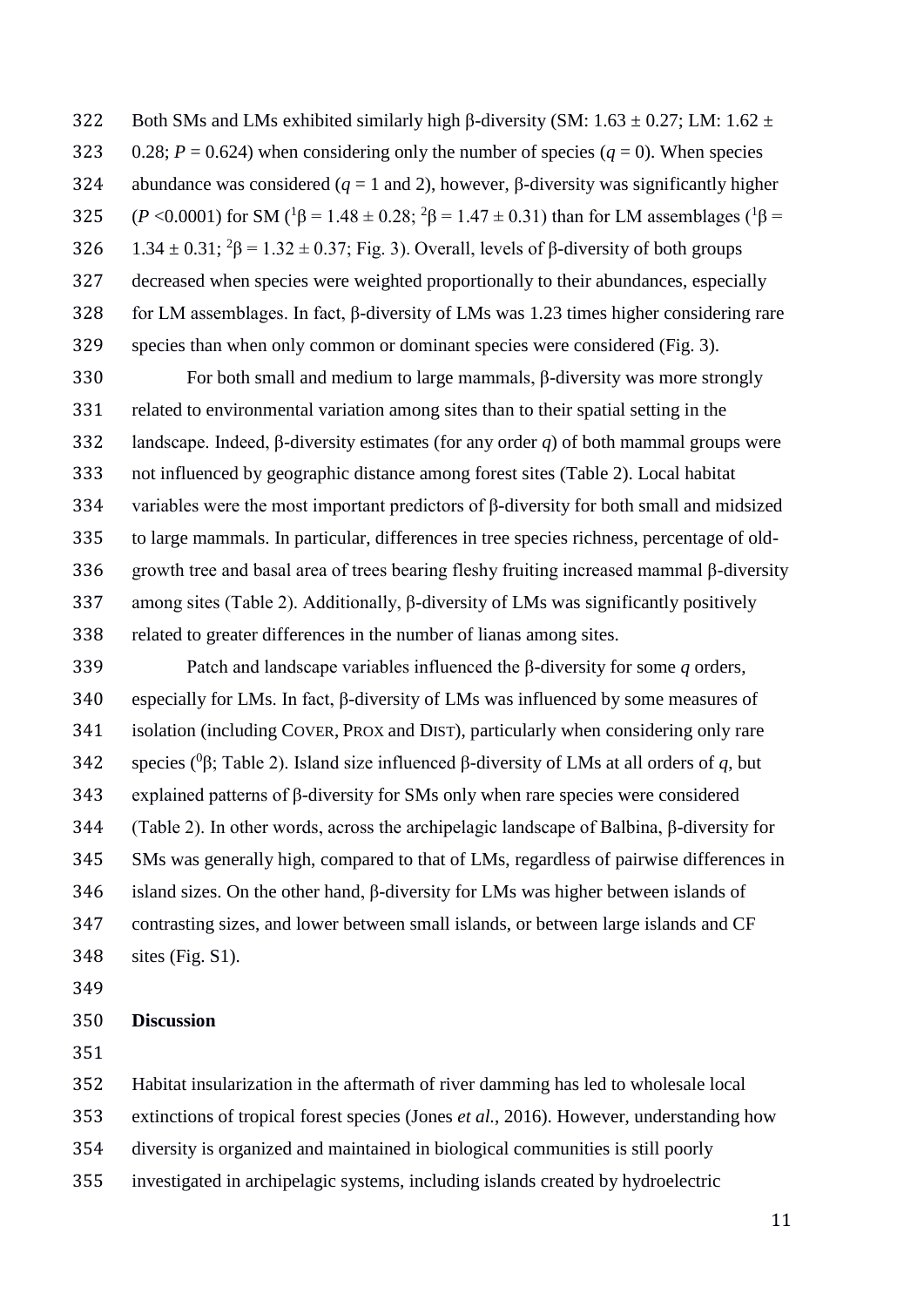reservoirs (Si *et al*., 2015, 2016). Indeed, no study to date had examined patterns of β- diversity for any taxonomic group within a major Neotropical reservoir, a region experiencing a boom in dam building (Lees *et al*., 2016). Hence, this is the first study that examines the main predictors of β-diversity for both small and midsized to large terrestrial and arboreal mammals within a fragmented tropical forest landscape. As expected, when considering common and dominant species, SMs exhibited higher levels of β-diversity than LMs. We also showed that habitat quality plays a major role in mammal species turnover for both groups, with patch and landscape variables exerting a key influence on β-diversity of only midsized to large-bodied mammals. In particular, the severe local extinctions of LMs in smaller islands (Benchimol and Peres, 2015a)

resulted in the biotic homogenization of assemblages therein.

# **Patterns of mammal** β-**diversity**

 For both SMs and LMs, β-diversity estimates were higher when considering rare species. This is expected given the observed patterns of dominance, with only one or two records obtained for more than one third of all SM and LM species detected, respectively. Other studies in fragmented forest landscapes showed similar results for small mammal (Püttker *et al*., 2015), plant (Arroyo-Rodríguez *et al*., 2013) and bird assemblages (Si *et al.,* 2016; Morante-Filho *et al*., 2016). Thus, to maintain the regional pool of species (γ-diversity), including rare mammal species, conservation efforts at Balbina and analogous landscapes must therefore cover a reasonable range of habitat patches (Meza-Parral and Pineda, 2015; Socolar *et al.*, 2016). Nevertheless, the LM species exhibiting a small number of occurrences, including jaguar, tapir and giant anteaters, which are able to transverse the aquatic matrix and visit multiple land masses (Benchimol and Peres, 2015b), may actually correspond to transient species, rather than true residents in forest islands created by dams (Terborgh *et al*., 1997). This can inflate differences in species composition of LM between sites when considering only species 383 richness. In contrast, differences in SM species composition for  $q = 0$  could be underestimated due to the lower probability of arboreal species to approach any trap in the three-dimensional forest canopy. Although our sampling effort provided satisfactory estimates of species richness for both mammal groups, we minimised possible underestimates for SMs, or overestimates for LMs, by using expected β-diversity values (Chao and Jost, 2012).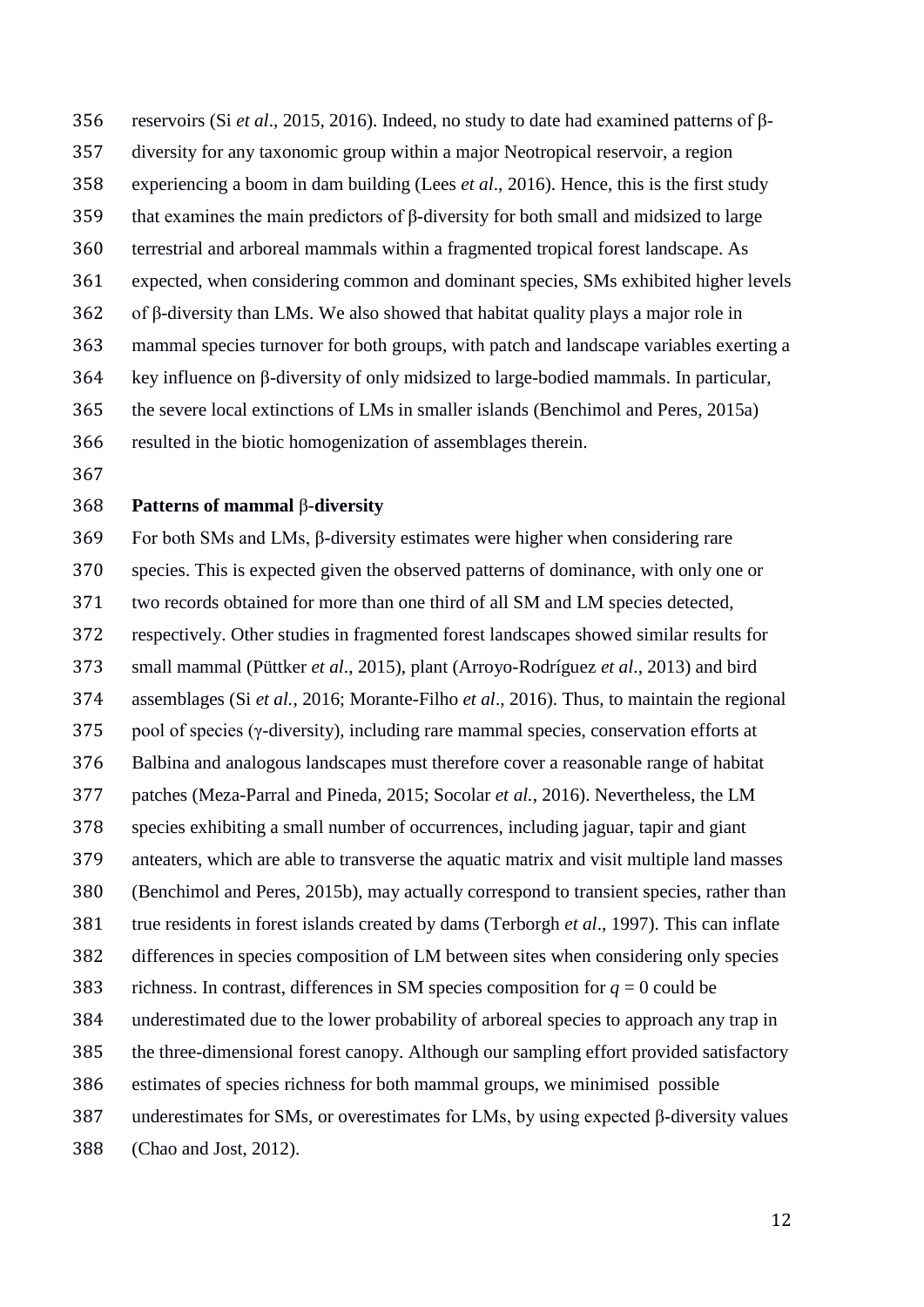We also considered abundance-based measures of β-diversity (i.e., *q* = 1 and *q* = 2), which are dominated by common species, given their importance to inform ecosystem processes (Socolar *et al*., 2016).As such, the SM species turnover was higher than that for LMs. Indeed, while only one LM species (*M. acouchy*) was consistently the commonest species across nearly all forest sites surveyed, whereas local composition of common SM species was much more variable across the spectrum of island sizes/CF sites (Fig. 2). Differences in vagility between SMs and LMs could also partly explain the higher abundance-based β-diversities of SMs. However, the larger effect of abundance-based β-diversity on SMs, compared to those based on species richness only, suggest an additional mechanism. SM assemblages are closely linked to local habitat conditions, being mainly determined by local characteristics related to habitat structure (e.g., overstory and understorey vegetation density and number of fallen logs; Delciellos *et al.*, 2015; Olifiers, 2002). Such trophic and structural resources for small mammals tend to be patchy distributed, so that populations are often clustered over large forest areas (Charles-Dominique *et al.*, 1981). This may contribute with the overall higher abundance-based β-diversity values recorded for SMs. Interestingly, such heterogeneity in SM assemblages was also recorded between smaller islands, where only a reduced set of species persist (Palmeirim et al. in revision). Indeed, habitat conditions are highly variable across Balbina forest islands, for example, in terms of vertical stratification of the vegetation (Benchimol and Peres, 2015c). Such a link to local habitat conditions may lead to multiple compositional pathways in which SM species differ in abundance between sites according to locally available resource spectra, habitat structure and ecological niches, as observed for plant species (Arroyo-Rodriguez *et al.*, 2013).

413 In the case of the LM assemblages, the observed correlation between  $\beta$ -diversity and differences in island sizes indicates that these mammal assemblages share a more similar species composition either between larger islands and CF sites, or between smaller islands (Fig. S1). That is expected for larger islands/CF sites, which harbour the same full, or nearly full, species assemblage (Benchimol and Peres, 2015a). Yet, the lower LM β-diversity between smaller islands, occupied by a smaller subset of species (Benchimol and Peres, 2015a), denotes a subtractive homogenization in species composition of LMs (Karp *et al.*, 2012; Püttker *et al.*, 2015; Socolar *et al*., 2016) ─ involving the hyperdominance of a similar subset of species (Chase, 2007). Common species typically have relatively high dispersal abilities and generalist habits (Vellend *et*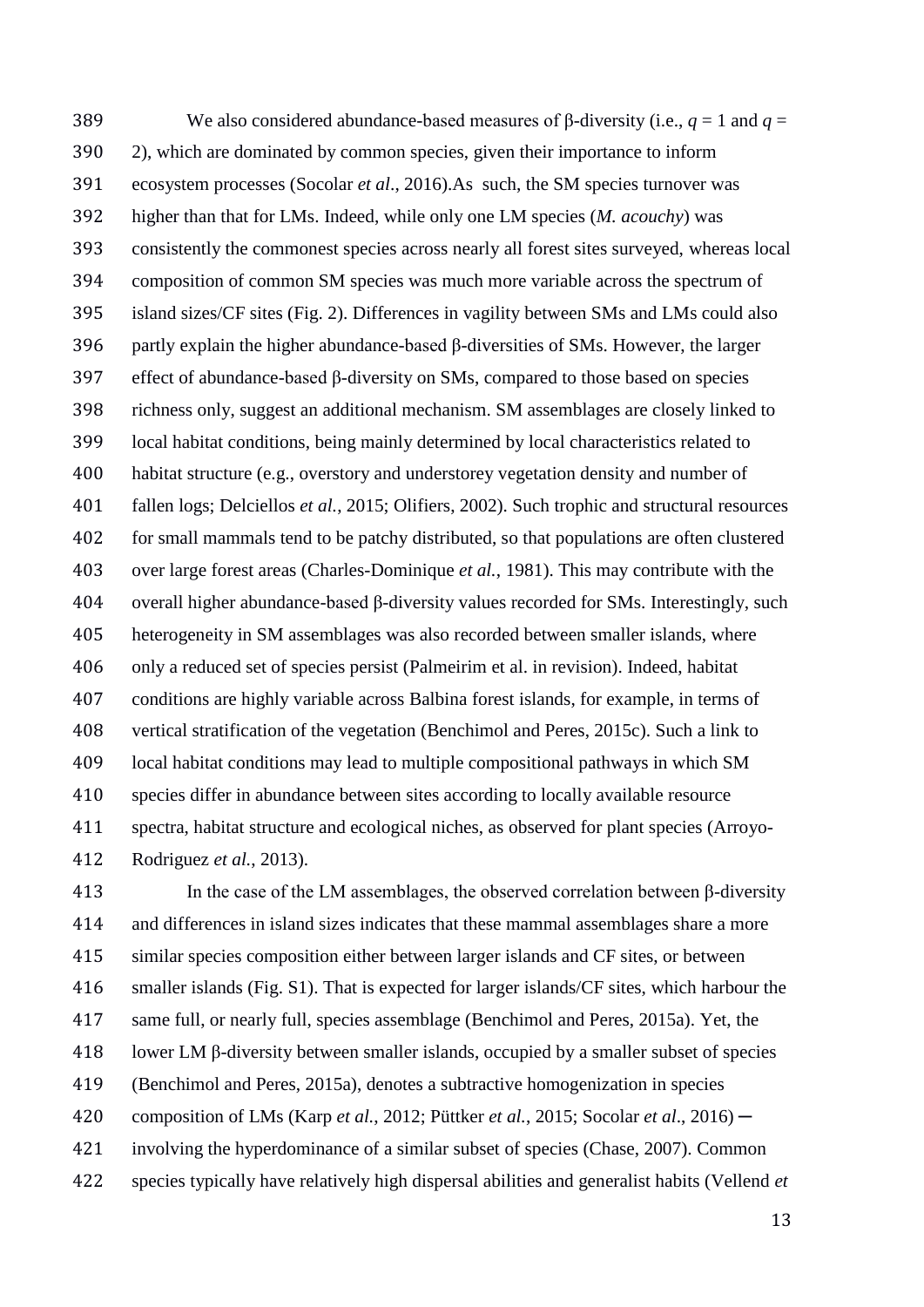*al.*, 2007; Karp *et al.*, 2012). Such unidirectional pattern of species turnover is expected to promote cascading effects onto lower trophic levels, which can further disrupt the structure of the entire forest ecosystem at small islands (Tabarelli *et al*., 2012). In Balbina, where 94.7% of all 3,546 islands are smaller than 100 ha, evidence for biotic homogenization suggests that any ecosystem functions provided by LMs are

- compromised across most of the landscape, further posing a major threat to the
- maintenance of regional scale biodiversity (Olden *et al.*, 2011; Solar *et al*., 2015).
- 

# **Predictors of mammal β-diversity**

 We expected assemblages of SMs, rather than those of LMs, to be context-dependent in terms of local habitat structure. The unexpected association between β-diversity of LMs and local habitat variables could be related to the large range of body sizes covered in this group, from small-bodied (e.g. the squirrel *Guerlinguetus aestuans*, 210 g), to very large-bodied species (e.g. jaguar, 158 kg; lowland tapir, 260 kg). As such, variables related to local habitat-quality – tree species richness, prevalence of old-growth trees and basal area of trees bearing fleshy fruits – played a major role in predicting species turnover for both mammal groups. Those latter two habitat variables can increase the amount of food and structural resources available to at least small mammal species (Malcolm, 1991), while the proportion of old-growth trees remaining in the islands is a proxy of the degree of forest ecosystem integrity (Benchimol and Peres, 2015c). All of these habitat variables may therefore represent a gradient of forest habitat quality for mammals (Delciellos *et al*., 2015; Lomolino and Perault, 2000; Pardini *et al*., 2005, 2009). Therefore, maintaining habitat integrity should preclude the homogenization of mammal species assemblages across the landscape.

 Variables at both the forest patch and landscape scale also predicted β-diversity, 448 particularly for LMs. As stated above, at the patch scale, island area predicted  $\beta$ - diversity of LMs, while β-diversity of SMs was only predicted by area when rare species were considered. In comparison to SMs, most LMs require larger areas and sustain lower population densities (Wright *et al*., 1998). Therefore, assemblages of large-bodied mammals are expected to be greatly affected by the remaining habitat area in fragmented landscapes (Chiarello, 1999; Michalski and Peres, 2005; Newmark, 1996). Indeed, forest area alone explained 91% of the overall variation in species richness for medium and large-sized vertebrates surveyed at 37 Balbina islands (Benchimol and Peres, 2015a). In the case of SMs, island area predicted the turnover of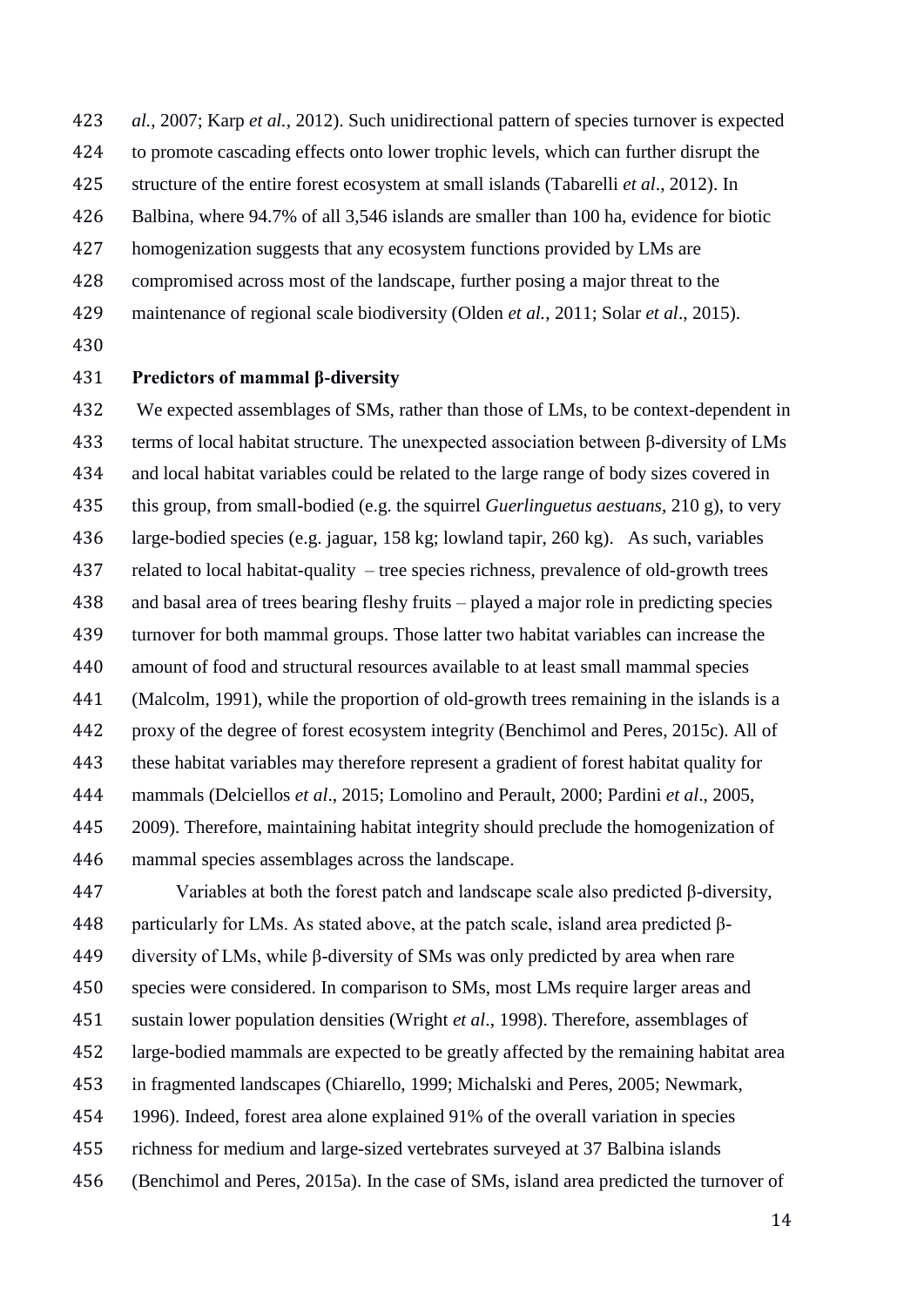only rare species, which probably matches those species with the largest spatial requirements or higher habitat specificity, both of which are primarily accommodated by larger forest sites (Palmeirim et al., in revision). Although large islands and mainland forest sites can retain a larger number of rare species, those sites must still meet

appropriate conditions in terms of habitat quality to sustain viable populations.

 Our results also indicate that β-diversity of LMs was further predicted by site isolation at both the patch and landscape scale (i.e., forest cover, proximity and distance 464 to the mainland) when considering only species richness  $(q = 0)$ . The ability of species to disperse between fragments is one of the main determinants of population persistence in fragmented landscapes (Moilanen and Hanski, 1998; Schooley and Wiens, 2004), including the Balbina archipelago, where intrinsic species swimming capacity was positively related to island occupancy rates for LMs (Benchimol and Peres, 2015a). Isolation-related variables also account for the availability of neighbouring habitat, and therefore to the probability of recolonization events. Thus, both species ability to disperse and habitat availability seem to shape the turnover of rare LM species (cf. Rabelo *et al*., 2017).

## **Conservation implications**

 This study highlights the importance of considering β-diversity to propose conservation recommendations in anthropogenic landscapes, and improves our understanding of the pervasive impact of mega hydropower dams on tropical forest biodiversity. First, we revealed that predictors of mammal β-diversity failed to match those observed in previous vertebrate α-diversity studies carried out in the same study landscape. While 480 the number of SM species was related to island area and proximity (Palmeirim et al., in revision), the species turnover of small mammals was primarily predicted by local habitat characteristics. Likewise, although island size is a powerful predictor of large mammal species richness (Benchimol and Peres, 2015a), the species turnover of LMs was additionally driven by a set of local habitat variables. Other studies also report 485 divergent drivers of either α- or β-diversity, for example in stream fish communities (Edge *et al.*, 2017). Therefore, focusing on predictors of α-diversity alone would fail to understand drivers of high species turnover and consequently cannot ensure guidelines for long-term conservation of full mammal assemblages in fragmented tropical forest landscapes.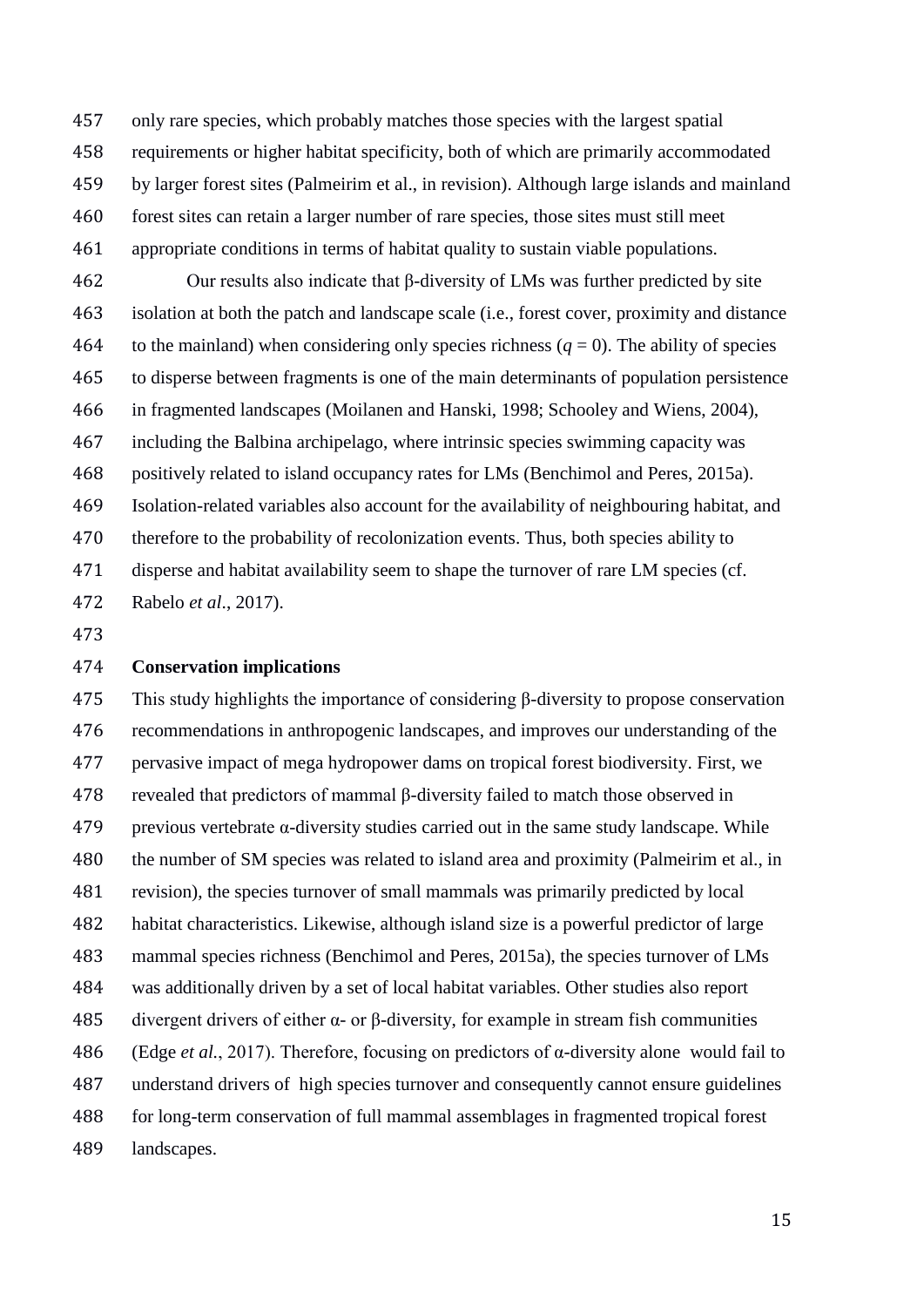In land-bridge islands isolated within hydroelectric reservoirs, edge effects tend to be stronger than in non-insular fragments, entailing more drastic changes in the forest structure, particularly in smaller islands (Benchimol and Peres, 2015c). This further represents a problem in maintaining the Balbina mammal regional diversity, where only  $\leq$  10% of all islands are >100 ha. In any case, this study illustrates a relatively benign scenario in terms of mammal β-diversity 28 years after damming, mainly because the Balbina archipelago has been effectively protected by the largest biological reserve in Brazil. In the long-term, as the Balbina islands become more degraded by edge effects, insular mammal assemblages, particularly those of larger bodied species, may become even more homogeneous, through further decays in β-diversity. Yet, this will depend on how edge effects will continue to impact insular forest structure, which may lead to either homogenization or differentiation, being stronger in smaller and more infrequent in larger islands (Benchimol and Peres, 2015c). Because non-volant mammals also provide key ecological services for ecosystem maintenance, their loss can substantially affect tropical forest functioning (Dirzo *et al*. 2014). Therefore, future assessments of hydropower development should carefully weigh the environmental partition of biodiversity loss along all other environmental and socioeconomic costs. **References**  Arroyo-Rodríguez, V., Rös, M., Escobar, F., Melo, F. P., Santos, B. A., Tabarelli, M., & Chazdon, R. (2013). Plant β-diversity in fragmented rain forests: testing floristic homogenization and differentiation hypotheses. *Journal of Ecology*, **101**, 1449–

- 1458.
- Barwell, L. J., Isaac, N. J. B., & Kunin, W. E. (2015). Measuring β-diversity with species abundance data. *Journal of Animal Ecology*, **84**, 1112–1122.
- Benchimol, M., & Peres, C. A. (2015a). Widespread forest vertebrate extinctions induced by a mega hydroelectric dam in lowland Amazonia. *PloS one*, **10**, e0129818.
- Benchimol, M., & Peres, C. A. (2015b). Predicting local extinctions of Amazonian vertebrates in forest islands created by a mega dam. *Biological Conservation*, **187**, 61–72.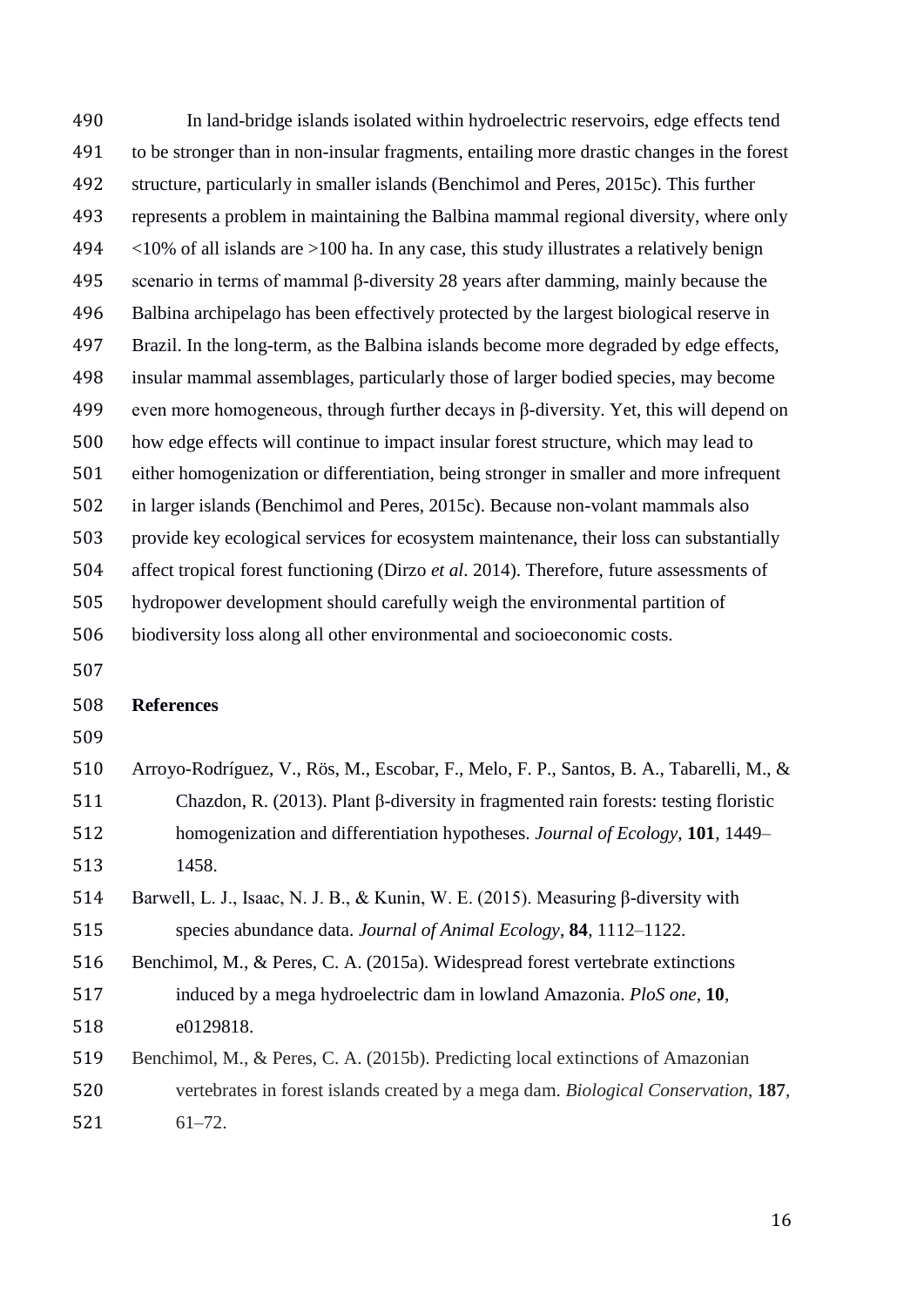- Benchimol, M., & Peres, C. A. (2015c). Edge-mediated compositional and functional decay of tree assemblages in Amazonian forest islands after 26 years of isolation. *Journal of Ecology*, **103**, 408–420.
- Bergamin, R. S., Bastazini, V. A. G., Vélez-Martin, E. V., Debastiani, V., Zanini, K. J., Loyola, R., & Müller, S. C. (2017). Linking beta diversity patterns to protected areas: lessons from the Brazilian Atlantic Rainforest. *Biodiversity and*
- *Conservation*, **26**, doi: 10.1007/s10531-017-1315-y.
- 529 Chao, A., & Jost, L. (2012). Coverage-based rarefaction and extrapolation:
- standardizing samples by completeness rather than size. *Ecology*, **93**, 2533–2547.
- Chase, J. M. (2007). Drought mediates the importance of stochastic community
- assembly. *Proceedings of the National Academy of Sciences*, **104**, 17430–17434.
- Chiarello, A. G. (1999). Effects of fragmentation of the Atlantic forest on mammal communities in south-eastern Brazil. *Biological Conservation*, **89**, 71–82.
- Cosson, J. F., Ringuet, S., Claessens, O., De Massary, J. C., Dalecky, A., Villiers, J.
- F., … Pons, J. M. (1999). Ecological changes in recent land-bridge islands in French Guiana, with emphasis on vertebrate communities. *Biological Conservation*, **91**, 213–222.
- Cottenie, K. (2005). Integrating environmental and spatial processes in ecological community dynamics. *Ecology Letters*, **8**, 1175–1182.
- Delciellos, A. C., Vieira, M. V., Grelle, C. E., Cobra, P., & Cerqueira, R. (2015). Habitat quality versus spatial variables as determinants of small mammal
- assemblages in Atlantic Forest fragments. *Journal of Mammalogy*, **97**, 253–265.
- Dirzo, R., Young, H. S., Galetti, M., Ceballos, G., Isaac, N. J., & Collen, B. (2014). Defaunation in the Anthropocene. *Science*, **345**, 401–406.
- ECOA (Ecologia em Ação) 2016. International Rivers and Fundacion Proteger, Dams in Amazonia. Available online: <http://www.dams-info.org/en>
- Edge, C. B., Fortin, M. J., Jackson, D. A., Lawrie, D., Stanfield, L., & Shrestha, N. (2017). Habitat alteration and habitat fragmentation differentially affect beta diversity of stream fish communities. *Landscape Ecology*, **32**, 647–662.
- ESRI. 2012. ArcMap 10.1. Environmental Systems Research Institute Inc., Redlands, CA, USA.
- FUNCATE/INPE/ANEEL (2000). Mapeamento por satélite das áreas inundadas por reservatórios de hidrelétricas brasileiras. Unpublished Report. Convênio FUNCATE/INPE/ANEEL, São Paulo.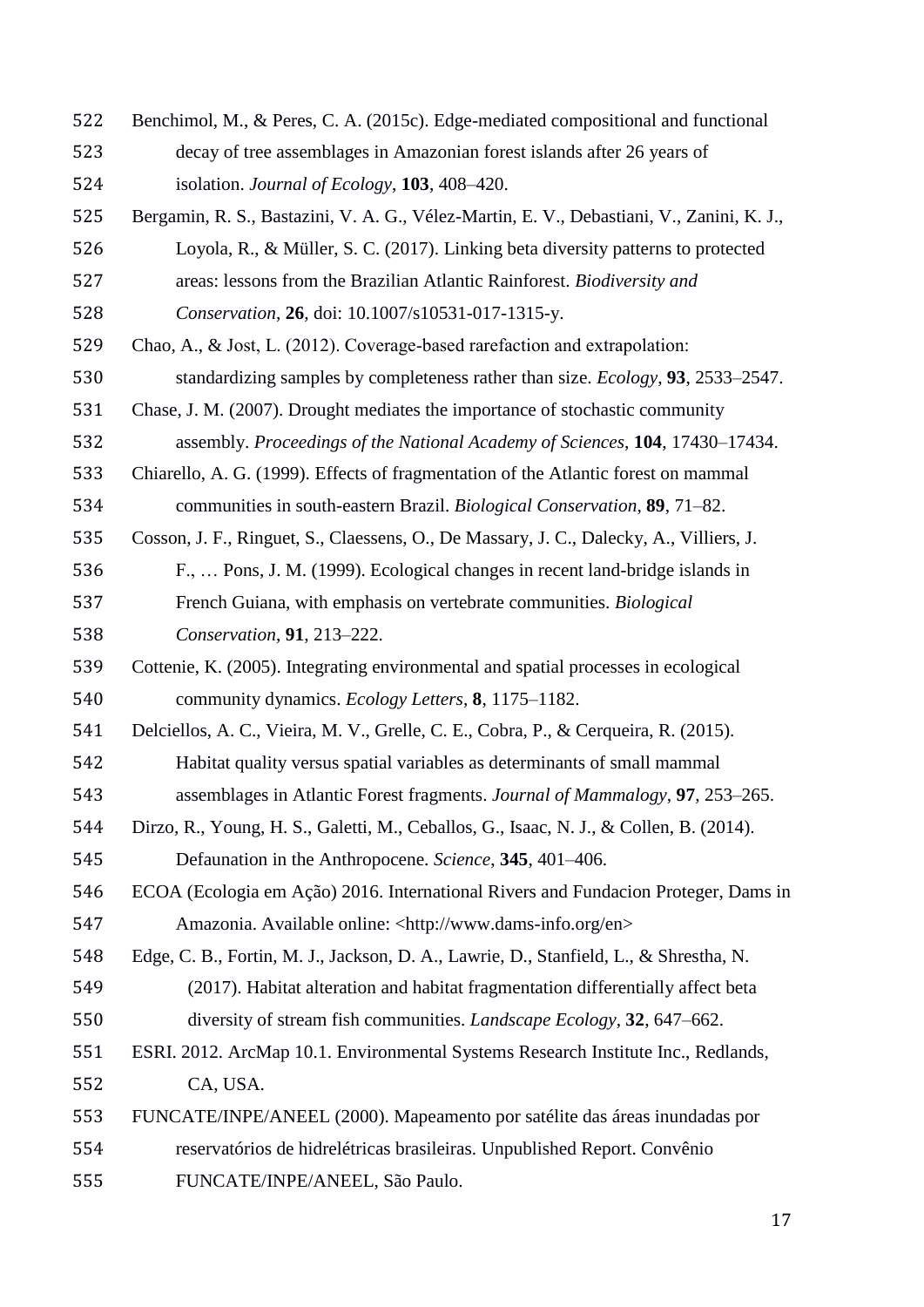- Gibson, L., Wilman, E. N., & Laurance, W. F. (2017). How green is 'green' energy? *Trends in Ecology and Evolution*, https://doi.org/10.1016/j.tree.2017.09.007.
- González-Maya, J. F., Víquez-R, L. R., Belant J. L., & Ceballos G. (2015).
- Effectiveness of protected areas for representing species and populations of terrestrial mammals in Costa Rica. *PloS one*, **10**, e0124480.
- IBAMA (1997). Plano de Manejo Fase I: Reserva Biológica do Uatumã.
- Eletronorte/IBAMA. Brasília/DF/Brazil. Available online:
- [<http://www.icmbio.gov.br>](http://www.icmbio.gov.br/portal/images/stories/docs-planos-de-manejo/rebio_uatuma_pm.pdf)
- Jones, K. E., Bielby, J., Cardillo, M., Fritz, S. A., O'Dell, J., Orme, C. D. L., … Purvis, A. (2009). PanTHERIA: a species‐level database of life history, ecology, and geography of extant and recently extinct mammals. *Ecology*, **90**, 2648–2648.
- Jones, I. L., Bunnefeld, N., Jump, A. S., Peres, C. A., & Dent, D. H. (2016) Extinction debt on reservoir land-bridge islands. *Biological Conservation*, **199**, 75–83.
- Jost, L. (2007). Partitioning diversity into independent alpha and beta components. *Ecology*, **88**, 2427–2439.
- Kadmon, R., & Pulliam, H. R. (1993). Island biogeography: effect of geographical isolation on species composition. *Ecology*, **74**, 977–981.
- Karp, D. S., Rominger, A. J., Zook, J., Ranganathan, J., Ehrlich, P. R., & Daily, G. C. (2012). Intensive agriculture erodes β-diversity at large scales. *Ecology Letters*, **15**, 963–970.
- Lambert, T. D., Malcolm, J. R., & Zimmerman, B. L. (2005). Variation in small mammal species richness by trap height and trap type in southeastern Amazonia. *Journal of Mammalogy*, **86**, 982–990.
- Lees, A. C., Peres, C. A., Fearnside, P. M., Schneider, M., & Zuanon, J.A. (2016) Hydropower and the future of Amazonian biodiversity. *Biodiversity and*
- *Conservation*, **25**, 451–466.
- Lomolino, M. V., & Perault, D. R. (2000). Assembly and disassembly of mammal communities in a fragmented temperate rain forest. *Ecology*, **81**, 1517–1532.
- MacArthur, R. H. (1972). Geographical ecology. Princeton University Press, Princeton, New Jersey, USA.
- Malcolm, J. R. (1991). The small mammals of Amazonian forest fragments: patterns and process. PhD Thesis. University of Florida.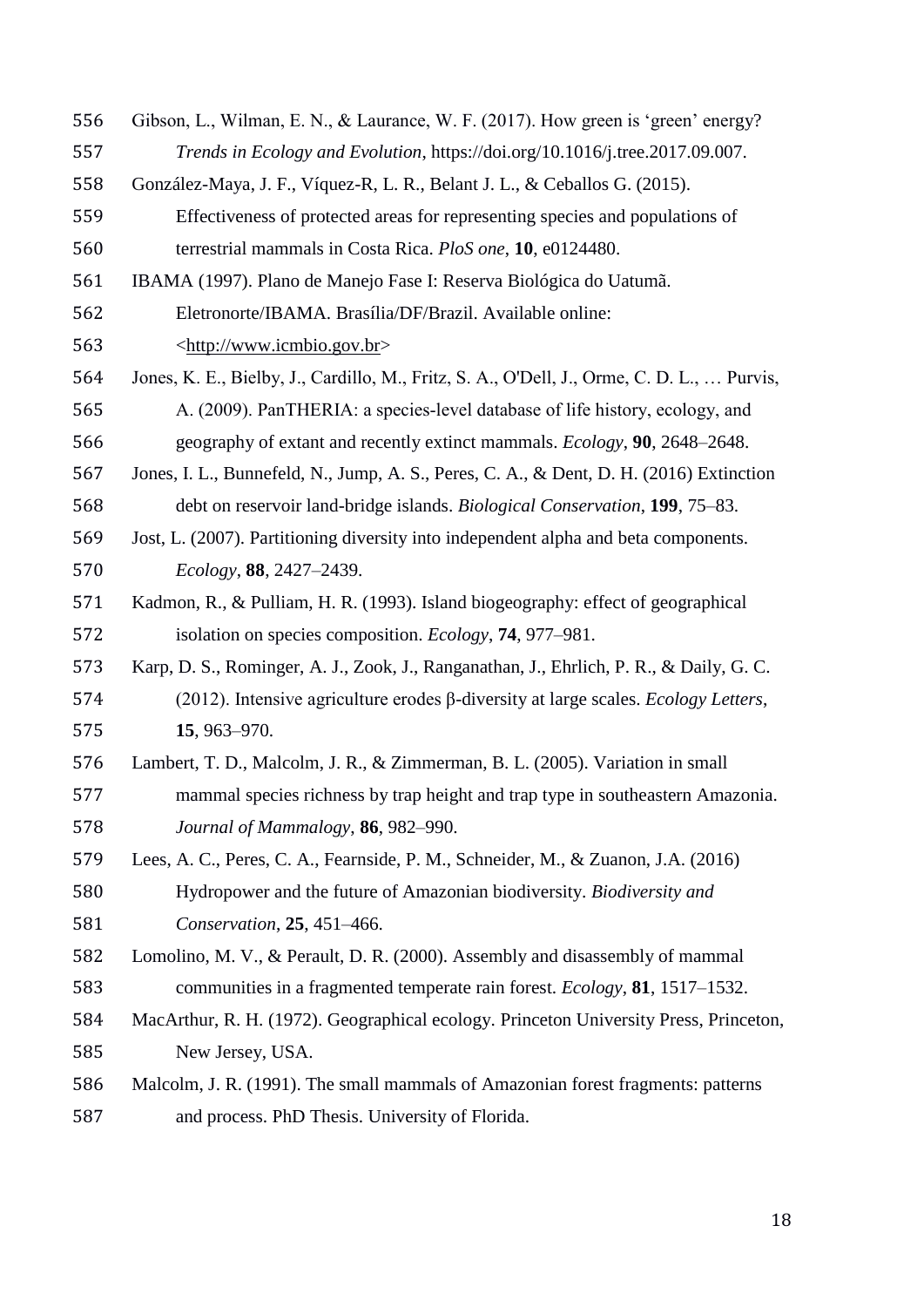- Mangan, S. A., & Adler, G. H. (2000). Consumption of arbuscular mycorrhizal fungi by terrestrial and arboreal small mammals in a Panamanian cloud forest. *Journal of Mammalogy*, **81**, 563–570.
- Marcon, E., & Herault, B. (2013). *Entropart, an R package to partition diversity*. R Foundation for Statistical Computing, Vienna, Austria. Available at:

http://CRAN.R-project.org/package=entropart.

- Meza-Parral, Y., & Pineda, E. (2015). Amphibian diversity and threatened species in a severely transformed Neotropical region in Mexico. *PloS one*, **10**, e0121652.
- Michalski, F., & Peres, C. A. (2005). Anthropogenic determinants of primate and carnivore local extinctions in a fragmented forest landscape of southern

Amazonia. *Biological conservation*, **124**, 383–396.

- Mittermeier, R. A. M., Pilgrim, C. G., Fonseca, J., Konstant, G., & William, R. (2002). Wilderness: Earth's last wild places. México, MX: CEMEX.
- Moilanen, A., & Hanski, I. (1998). Metapopulation dynamics: effects of habitat quality and landscape structure. *Ecology*, **79**, 2503–2515.
- Morante-Filho, J. C., Arroyo-Rodríguez, V., & Faria, D. (2016). Patterns and predictors of β-diversity in the fragmented Brazilian Atlantic forest: a multiscale analysis of forest specialist and generalist birds. *Journal of Animal Ecology*, **85**, 240–250.
- Newmark, W. D. (1996). Insularization of Tanzanian parks and the local extinction of large mammals. Conservation Biology, 10(6), 1549-1556.
- Oksanen, J., Kindt, R., Legendre, P., O'Hara, B., Stevens, M. H. H., Oksanen, M. J., Suggests, M. A. S. S. (2007). Vegan: the community ecology package. R package version 2.4-2.
- Olden, J. D., Poff, N. L., Douglas, M. R., Douglas, M. E., & Fausch, K. D. (2004).

 Ecological and evolutionary consequences of biotic homogenization. *Trends in ecology & evolution*, **19**, 18–24.

- Olifiers, N., 2002. Fragmentação, Habitat e as Comunidades de Pequenos Mamíferos da Bacia do Rio Macacu, RJ. MSc Thesis. Universidade Federal de Minas Gerais.
- Paglia, A. P., Fonseca, G. A. B., Rylands, A. B., Herrmann, G., Aguiar, L. M. S.,
- Chiarello, A. G., … Patton, J. L. (2012). Lista Anotada dos Mamíferos do Brasil.
- Occasional Papers in Conservation Biology 6. Conservation International,

Arlington, 2ª ed. 76p.

 Pardini, R., de Souza, S. M., Braga-Neto, R., & Metzger, J. P. (2005). The role of forest structure, fragment size and corridors in maintaining small mammal abundance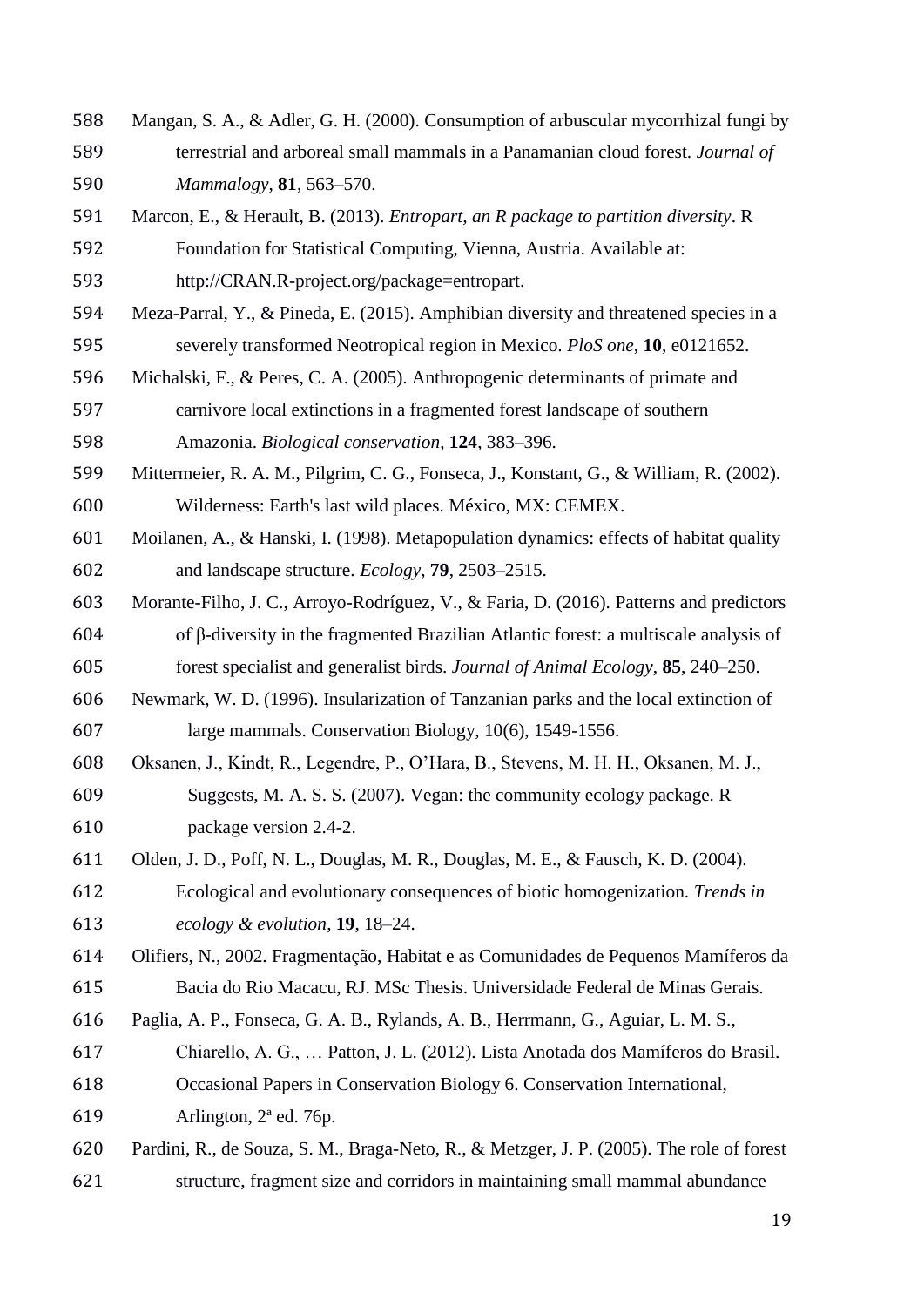- and diversity in an Atlantic forest landscape. *Biological conservation*, **124**, 253– 266.
- Pardini, R., Faria, D., Accacio, G. M., Laps, R. R., Mariano, E., Paciencia, P. A., ...
- Baumgarten, J., 2009. The challenge of maintaining Atlantic Forest biodiversity: a multi-taxa conservation assessment of an agro-forestry mosaic in southern Bahia. *Biological Conservation*, **142**, 1178–1190.
- Patton, J. L., Da Silva, M. N. F., & Malcolm, J. R. (2000). Mammals of the Rio Juruá and the evolutionary and ecological diversification of Amazonia. *Bulletin of the American museum of natural history*, **244**, 1–306.
- Pfeifer, M., Lefebvre, V., Peres, C. A., Banks-Leite, C., Wearn, O. R., Marsh, C. J., ... & Ewers, R. M. (2017). Creation of forest edges has a global impact on forest vertebrates. Nature, doi:10.1038/nature24457.
- Püttker, T., de Arruda Bueno, A., Prado, P. I., & Pardini, R. (2015). Ecological filtering or random extinction? Beta‐diversity patterns and the importance of niche‐based and neutral processes following habitat loss. *Oikos*, **124**, 206–215.
- R Development Core Team (2013). *R: A language and environment for statistical computing*. R Foundation for Statistical Computing, Vienna, Austria. Available online: <http://www.R-project.org/>.
- Rabelo, R. M., Bicca-Marques, J. C., Aragón, S., & Nelson, B. W. (2017). Are fluvial islands "real" islands for arboreal mammals? Uncovering the effect of patch size under the species–area relationship. *Journal of Biogeography*, **44**, 1802–1812.
- Sánchez-de-Jesús, H. A., Arroyo-Rodríguez, V., Andresen, E., & Escobar, F. (2016).
- Forest loss and matrix composition are the major drivers shaping dung beetle assemblages in a fragmented rainforest. *Landscape ecology*, **31**, 843–854.
- Schoener, A., & Schoener, T. W. (1984). Experiments on dispersal: short-term
- floatation of insular anoles, with a review of similar abilities in other terrestrial animals. *Oecologia*, **63**, 289–294.
- Schooley, R. L., & Wiens, J. A. (2004). Movements of cactus bugs: patch transfers, matrix resistance, and edge permeability. *Landscape Ecology*, **19**, 801–810.
- Si, X., Baselga, A., & Ding, P. (2015). Revealing beta-diversity patterns of breeding bird and lizard communities on inundated land-bridge islands by separating the turnover and nestedness components. *PloS one*, **10**, e0127692.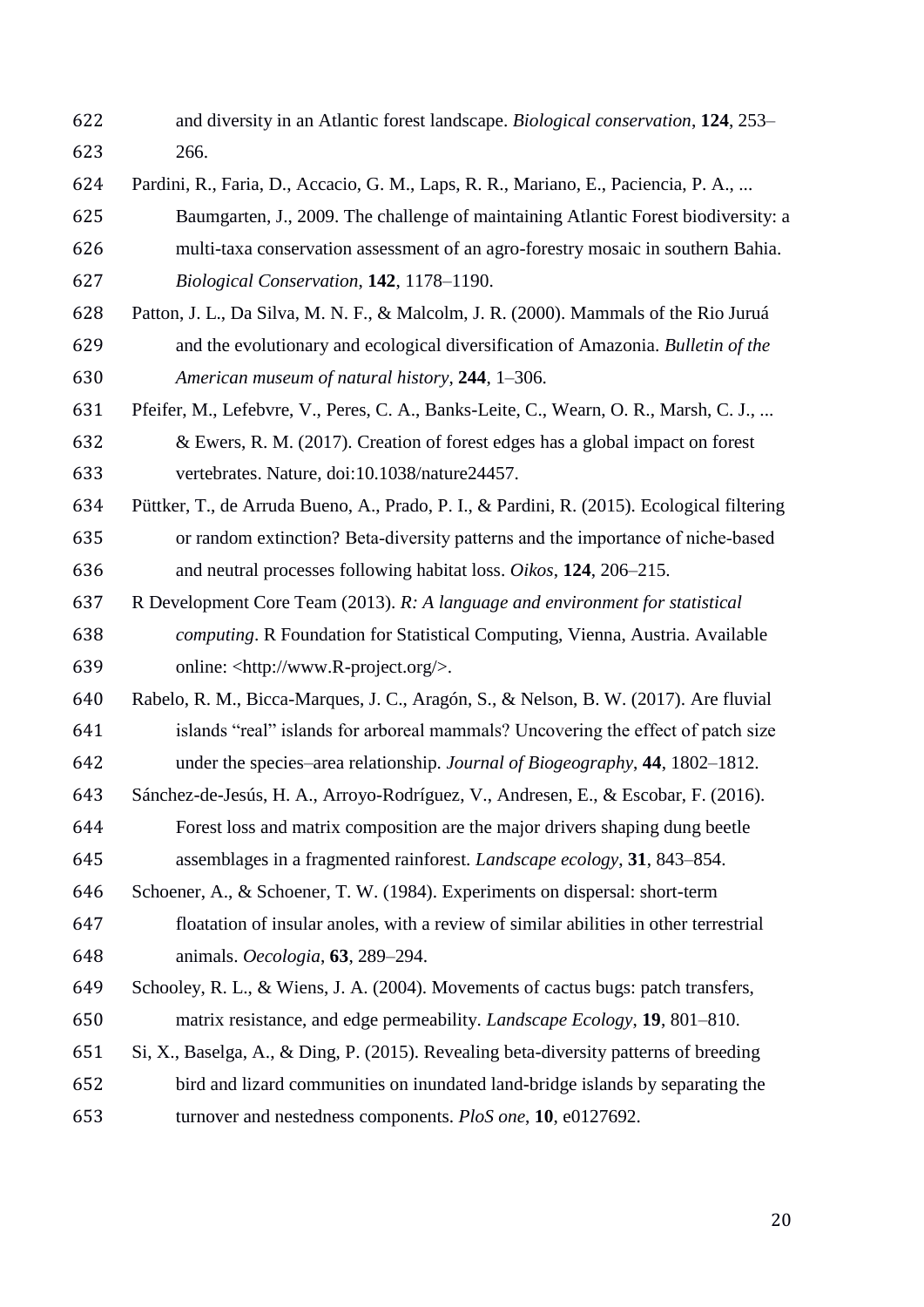| 654 | Si, X., Baselga, A., Leprieur, F., Song, X., & Ding, P. (2016). Selective extinction      |  |  |  |
|-----|-------------------------------------------------------------------------------------------|--|--|--|
| 655 | drives taxonomic and functional alpha and beta diversities in island bird                 |  |  |  |
| 656 | assemblages. Journal of Animal Ecology. doi: 10.1111/1365-2656.12478                      |  |  |  |
| 657 | Sikes, R. S. & Animal Care and Use Committee of the American Society of                   |  |  |  |
| 658 | Mammalogists (2016). 2016 Guidelines of the American Society of                           |  |  |  |
| 659 | Mammalogists for the use of wild mammals in research and education. Journal of            |  |  |  |
| 660 | Mammalogy, 97, 663-688.                                                                   |  |  |  |
| 661 | Socolar, J. B., Gilroy, J. J., Kunin, W. E., & Edwards, D. P. (2016). How should beta-    |  |  |  |
| 662 | diversity inform biodiversity conservation? Trends in ecology & evolution, 31,            |  |  |  |
| 663 | $67 - 80.$                                                                                |  |  |  |
| 664 | Soininen, J., Heino, J., & Wang, J. A. (2017) A meta-analysis of nestedness and           |  |  |  |
| 665 | turnover components of beta diversity across organisms and ecosystems. Global             |  |  |  |
| 666 | Ecology and Biogeography. doi:10.1111/geb.12660.                                          |  |  |  |
| 667 | Solar, R. R. D. C., Barlow, J., Ferreira, J., Berenguer, E., Lees, A. C., Thomson, J. R., |  |  |  |
| 668 | & Chaul, J. (2015). How pervasive is biotic homogenization in human-modified              |  |  |  |
| 669 | tropical forest landscapes? <i>Ecology Letters</i> , <b>18</b> , 1108-1118.               |  |  |  |
| 670 | Tabarelli, M., Peres, C. A., & Melo, F. P. (2012). The 'few winners and many losers'      |  |  |  |
| 671 | paradigm revisited: emerging prospects for tropical forest biodiversity. Biological       |  |  |  |
| 672 | Conservation, 155, 136-140.                                                               |  |  |  |
| 673 | Terborgh, J., Lopez, L., & Tello, S. (1997). Bird communities in transition: the Lago     |  |  |  |
| 674 | Guri islands. <i>Ecology</i> , <b>78</b> , 1494–1501.                                     |  |  |  |
| 675 | Terborgh, J., Lopez, L., Nuñes, P. V., Rao, M., Shahabuddin, G., Orihuela, G.,            |  |  |  |
| 676 | Balbas, L. (2001). Ecological meltdown in predator-free forest fragments.                 |  |  |  |
| 677 | Science, 294, 1923-1926.                                                                  |  |  |  |
| 678 | Tuomisto, H. (2010). A diversity of beta diversities: straightening up a concept gone     |  |  |  |
| 679 | awry. Part 1. Defining beta diversity as a function of alpha and gamma diversity.         |  |  |  |
| 680 | $Ecography, 33, 2-22$                                                                     |  |  |  |
| 681 | Vellend, M., Verheyen, K., Flinn, K. M., Jacquemyn, H., Kolb, A., Van Calster, H.,        |  |  |  |
| 682 | & Brunet, J. (2007). Homogenization of forest plant communities and weakening             |  |  |  |
| 683 | of species-environment relationships via agricultural land use. Journal of                |  |  |  |
| 684 | Ecology, 95, 565-573.                                                                     |  |  |  |
| 685 | Whittaker, R. H. (1972). Evolution and measurement of species diversity. Taxon, 21,       |  |  |  |
| 686 | $213 - 51.$                                                                               |  |  |  |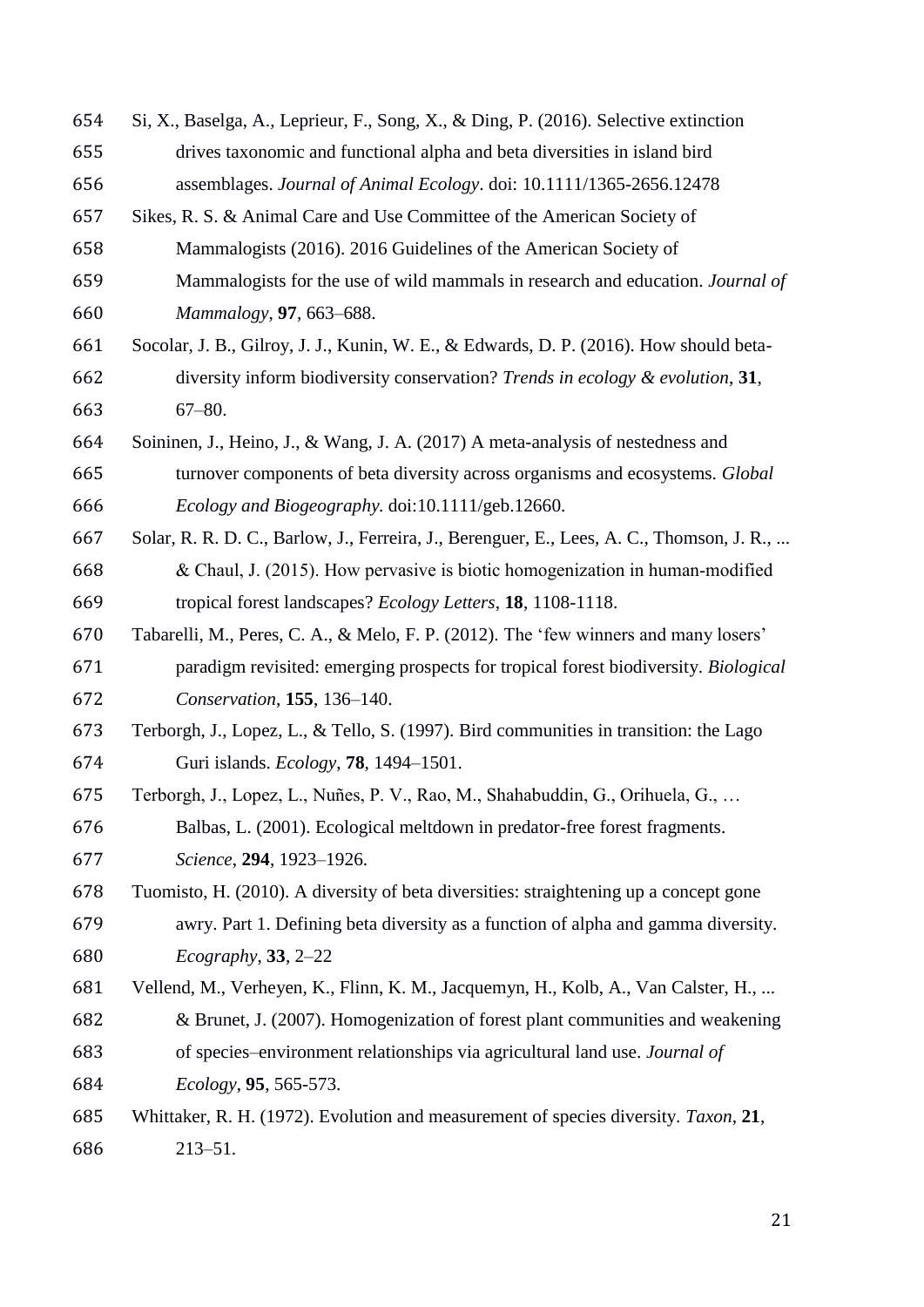| 687 | Winemiller, K. O., McIntyre, P. B., Castello, L., Fluet-Chouinard, E., Giarrizzo, T.,    |  |  |  |
|-----|------------------------------------------------------------------------------------------|--|--|--|
| 688 | Nam, S.,  Sáenz, L. (2016). Balancing hydropower and biodiversity in the                 |  |  |  |
| 689 | Amazon, Congo, and Mekong. Science, 351, 128-129.                                        |  |  |  |
| 690 | Wright, D. H., Patterson, B. D., Mikkelson, G. M., Cutler, A., & Atmar, W. (1998). A     |  |  |  |
| 691 | comparative analysis of nested subset patterns of species composition. Oecologia,        |  |  |  |
| 692 | 113, $1-20$ .                                                                            |  |  |  |
| 693 | Zar, J. H. (1999). Biostatistical Analysis. Prentice Hall, Upper Saddle River, New       |  |  |  |
| 694 | Jersey.                                                                                  |  |  |  |
| 695 | Zarfl, C., Lumsdon, A. E., Berlekamp, J., Tydecks, L., & Tockner, K. (2015). A global    |  |  |  |
| 696 | boom in hydropower dam construction. Aquatic Sciences, 77, 161–170.                      |  |  |  |
| 697 |                                                                                          |  |  |  |
| 698 | <b>Biosketches</b>                                                                       |  |  |  |
| 699 | The authors of this study form an interdisciplinary team from a range of institutions in |  |  |  |
| 700 | Brazil and the UK, and have research interests and expertise that cover the fields of    |  |  |  |
| 701 | tropical ecology and conservation science, including the impacts of habitat change and   |  |  |  |
| 702 | degradation in Amazonian and Atlantic forest landscapes.                                 |  |  |  |
| 703 | Author contributions: A.F.P., M.B. and J.C.M.F conceived the ideas; A.F.P. and M.B.      |  |  |  |
| 704 | collected the data; A.F.P. and J.C.M.F. conducted the data analysis, A.F.P. led the      |  |  |  |
| 705 | writing; and all authors contributed with comments and revisions to all drafts of the    |  |  |  |
|     |                                                                                          |  |  |  |

manuscript.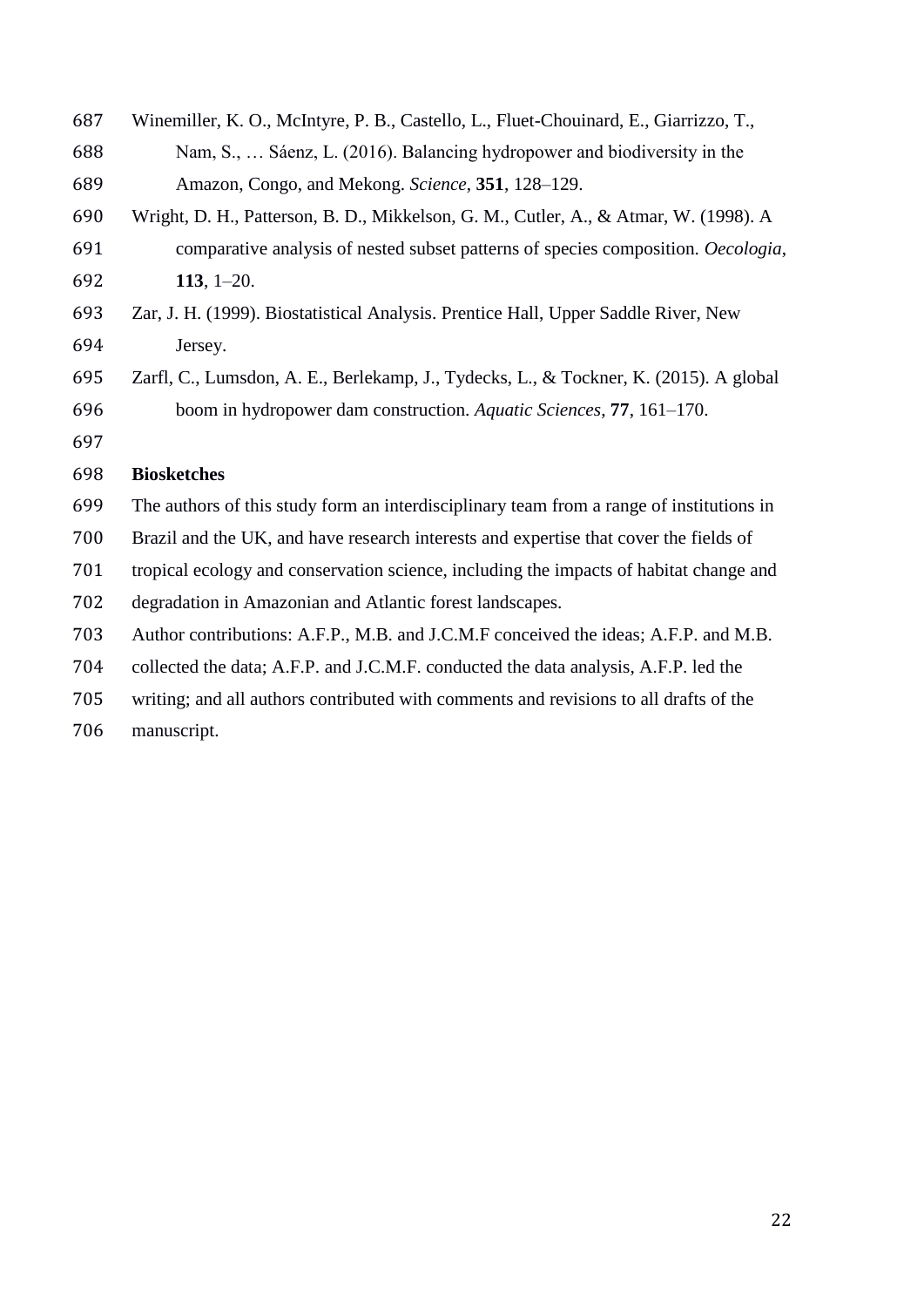| 707 |                                                                                            |  |  |  |
|-----|--------------------------------------------------------------------------------------------|--|--|--|
| 708 | <b>Tables</b>                                                                              |  |  |  |
| 709 |                                                                                            |  |  |  |
| 710 | <b>Table 1.</b> Local habitat quality, patch and landscape variables measured, potentially |  |  |  |
| 711 | affecting mammal $\beta$ -diversity among 25 forest sites within the Balbina Hydroelectric |  |  |  |
| 712 | Reservoir archipelagic landscape. The overall range, mean and standard deviation are       |  |  |  |
| 713 | provided for each variable.                                                                |  |  |  |
| 714 |                                                                                            |  |  |  |
|     | <b>Variable description</b><br>Name (code name)<br>Range (mean $\pm$ SD)                   |  |  |  |

| Local habitat scale  |                                                                 |                    |
|----------------------|-----------------------------------------------------------------|--------------------|
| Trees richness       | Number of tree species $\geq 10$ cm DBH per 0.25-ha forest      | $14 - 70.5$        |
| (S. TREES)           | plots within each focal island and mainland site.               | $(54.6 \pm 11.5)$  |
| Number of trees      | Density of trees $\geq 10$ cm DBH obtained from floristic       |                    |
| (N.TREES)            | surveys in 0.25-ha forest plots within each focal island and    | $84 - 176$         |
|                      | mainland site.                                                  | $(123.4 \pm 22.8)$ |
| Closed-canopy forest |                                                                 | $37.5 - 10.65$ %   |
| (CC)                 | Percentage of closed-canopy forest within each forest site.     | $(76.2 \pm 15.5)$  |
|                      |                                                                 |                    |
|                      | Fire severity within each forest site, scored on an ordinal     |                    |
|                      | scale based on the extent of each forest site affected by       | $0 - 3$            |
| Fire severity (FIRE) | surface (understorey) fires and the number of charred trees     | $(1.96 \pm 0.60)$  |
|                      | and height of char marks on each tree.                          |                    |
| Old-growth trees     | Percentage of old-growth trees calculated from floristic        | $10.71 - 82.34%$   |
| (OGT)                | surveys in 0.25-ha forest plots within each focal island and    |                    |
|                      | mainland site.                                                  | $(64.1 \pm 17.0)$  |
| Basal area of trees  | Basal area of trees bearing fleshy fruits, derived from         | $12.1 - 35.0$ cm   |
| bearing fleshy       | floristic surveys of all live trees $\geq$ 10 cm DBH in 0.25-ha |                    |
| fruits $(BA_{FF})$   | forest plots within each focal island and mainland site.        | $(20.6 \pm 5.0)$   |
|                      | Mean number of woody lianas $(>2.5$ cm DBH) calculated          | $0 - 40.5$         |
| Lianas (LIANA)       | from floristic surveys in 0.25-ha forest plots within each      |                    |
|                      | focal island and mainland site.                                 | $(21.5 \pm 10.3)$  |
| Patch scale          |                                                                 |                    |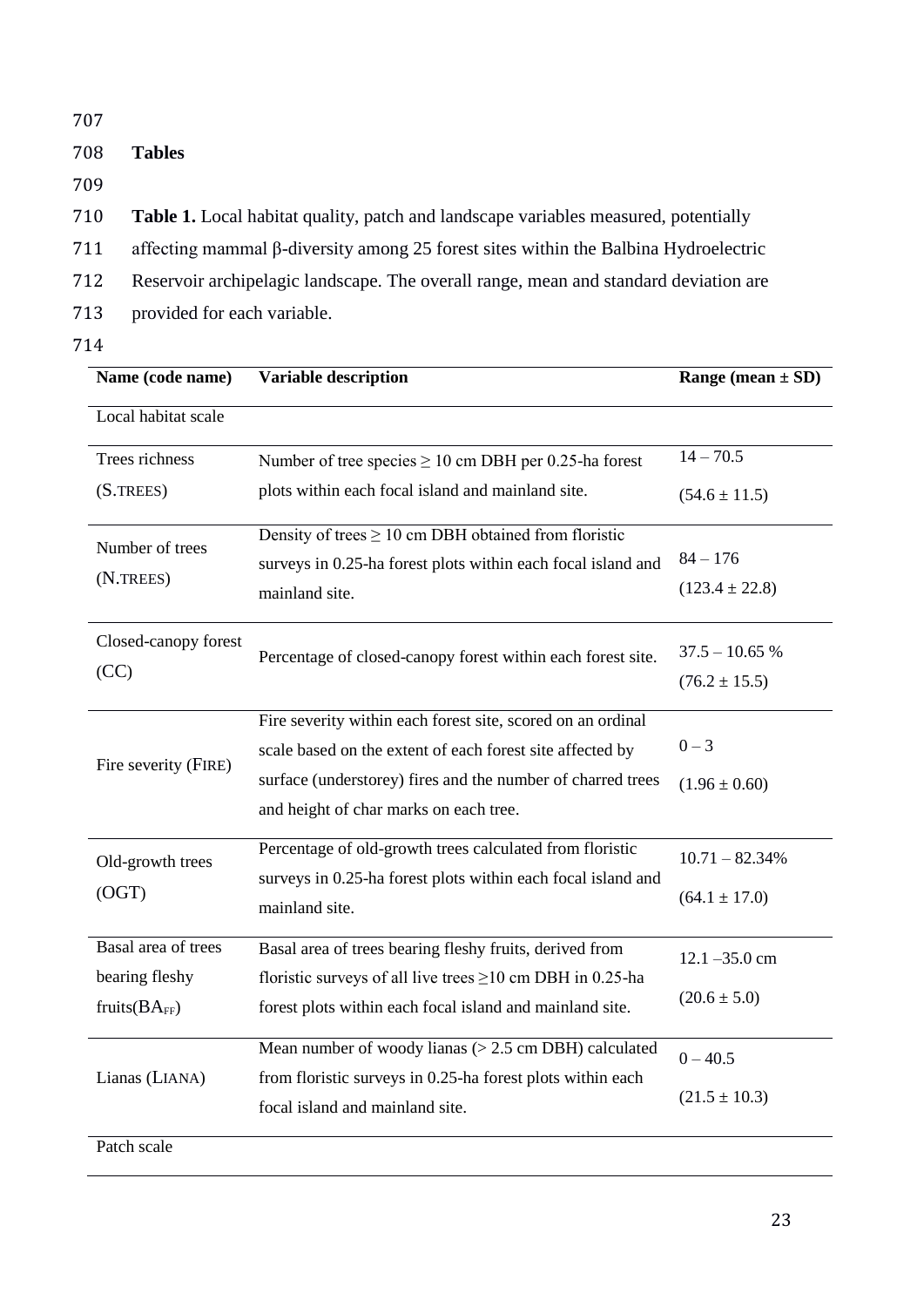| Island size<br>(AREA) | Island area of each focal island $(log_{10} x)$ .                                                                      | $0.83 - 1466$ ha<br>$(199.0 \pm 344.1)$ |
|-----------------------|------------------------------------------------------------------------------------------------------------------------|-----------------------------------------|
| Island shape          | Perimeter length of each focal island divided by the total                                                             | $0.004 - 0.106$                         |
|                       | (SHAPE)<br>island area.                                                                                                |                                         |
| Distance (DIST)       | Euclidean distance from each island to the nearest                                                                     | $0 - 11,872$ m                          |
|                       | neighbouring mainland forest site.                                                                                     | $(4,503 \pm 3,352)$                     |
| Landscape scale       |                                                                                                                        |                                         |
| Forest cover          | Percentage of land mass area within a 500 m-buffer.                                                                    | $5.91 - 100\%$                          |
| (COVER)               |                                                                                                                        | $(37.50 \pm 22.28)$                     |
|                       | The sum of all island areas divided by the squared sum of                                                              |                                         |
| Proximity             | edge-to-edge distances from each focal island to all islands                                                           | $0.44 - 10.65$                          |
| (PROX)                | within a 500 m-buffer. Instead of considering the area of                                                              | $(3.45 \pm 1.84)$                       |
|                       | each island within the buffer (as in McGarigal et al.,<br>2012), we considered the total ("true") area of each island. |                                         |
|                       |                                                                                                                        |                                         |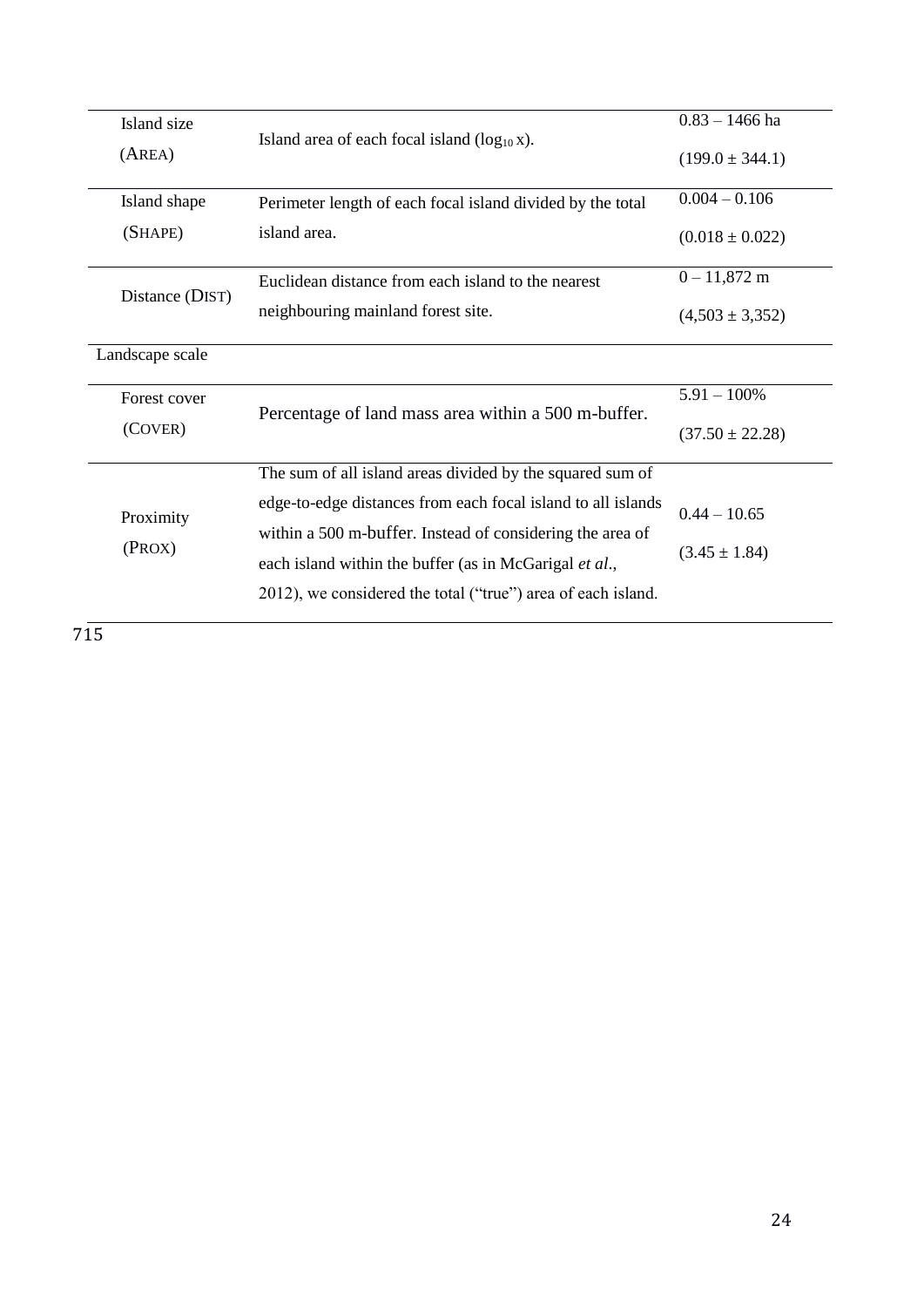**Table 2.** Correlation between β-diversity estimates among forest sites of small and midsized to large mammals and site location (geographic distance among sampled sites), 718 inter-site differences  $(\Delta)$  in landscape, patch and local habitat variables at 25 forest sites sampled at the Balbina Hydroelectric Reservoir. Three orders of *q* (0, 1 and 2), which determines the sensitivity of each β-diversity component to the relative abundance of species. Pearson correlation coefficients and significance were calculated using Mantel 722 tests (\* P < 0.05; \*\* P  $\leq$  0.001).

|                     | $\beta$ -diversity | <b>Small</b> | Midsized-large |
|---------------------|--------------------|--------------|----------------|
| <b>Variables</b>    | order              |              |                |
|                     | $\overline{0}$     | 0.046        | 0.015          |
| Site location       | $\mathbf{1}$       | 0.070        | 0.051          |
|                     | $\overline{2}$     | 0.085        | 0.069          |
| Local habitat scale |                    |              |                |
|                     | $\boldsymbol{0}$   | $0.307*$     | $0.430**$      |
| $\Delta$ S.TREES    | $\mathbf{1}$       | $0.331*$     | $0.427*$       |
|                     | $\mathbf{2}$       | $0.327*$     | $0.387*$       |
|                     | $\overline{0}$     | 0.133        | 0.083          |
| $\Delta$ N.TREES    | $\mathbf{1}$       | 0.039        | 0.076          |
|                     | $\overline{2}$     | 0.007        | 0.049          |
|                     | $\overline{0}$     | $0.305*$     | $0.319**$      |
| $\triangle$ OGT     | $\mathbf{1}$       | $0.312*$     | $0.476*$       |
|                     | $\overline{2}$     | $0.293*$     | $0.445*$       |
|                     | $\overline{0}$     | 0.161        | $0.245*$       |
| $\Delta$ BAFF       | $\mathbf{1}$       | $0.269*$     | $0.396*$       |
|                     | $\overline{2}$     | $0.275*$     | $0.434*$       |
|                     | $\overline{0}$     | 0.056        | $0.357**$      |
| $\Delta$ LIANA      | $\mathbf{1}$       | 0.075        | $0.287*$       |
|                     | $\overline{2}$     | 0.083        | $0.244*$       |
|                     | $\boldsymbol{0}$   | $-0.181$     | $0.201*$       |
| $\Delta$ FIRE       | $\mathbf{1}$       | $-0.145$     | $-0.026$       |
|                     | $\overline{2}$     | $-0.142$     | $-0.048$       |
|                     | $\boldsymbol{0}$   | 0.070        | 0.114          |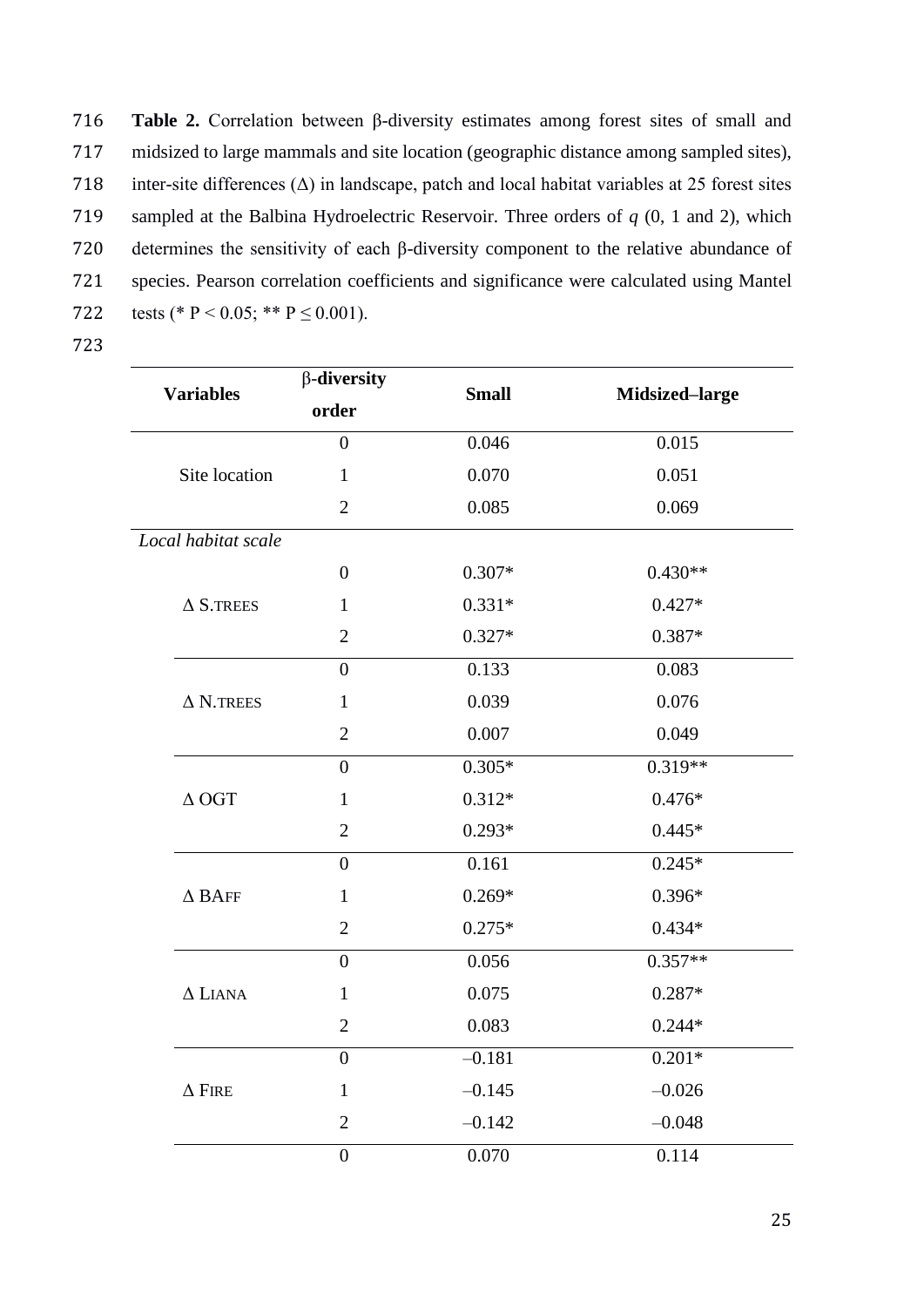|                 | $\Delta$ CC    | $\mathbf{1}$     | 0.113    | 0.191     |
|-----------------|----------------|------------------|----------|-----------|
|                 |                | $\overline{2}$   | 0.100    | 0.151     |
|                 | Patch scale    |                  |          |           |
|                 |                | $\boldsymbol{0}$ | $0.293*$ | $0.751**$ |
|                 | $\Delta$ AREA  | $\mathbf{1}$     | 0.141    | $0.465**$ |
|                 |                | $\overline{2}$   | 0.150    | $0.418*$  |
|                 |                | $\overline{0}$   | 0.007    | 0.078     |
|                 | $\Delta$ SHAPE | $\mathbf{1}$     | $-0.214$ | $-0.063$  |
|                 |                | $\mathbf{2}$     | $-0.213$ | $-0.088$  |
|                 |                | $\boldsymbol{0}$ | $-0.070$ | $0.214*$  |
|                 | $\Delta$ DIST  | $\mathbf{1}$     | $-0.167$ | $-0.075$  |
|                 |                | $\overline{2}$   | $-0.156$ | $-0.082$  |
| Landscape scale |                |                  |          |           |
|                 |                | $\overline{0}$   | 0.105    | $0.386**$ |
|                 | $\Delta$ COVER | $\mathbf{1}$     | $0.053*$ | 0.199     |
|                 |                | $\overline{2}$   | 0.074    | 0.182     |
|                 |                | $\overline{0}$   | 0.071    | $0.369*$  |
|                 | $\Delta$ Prox  | $\mathbf{1}$     | $-0.134$ | 0.043     |
|                 |                | $\mathfrak{2}$   | $-0.127$ | 0.019     |
|                 |                |                  |          |           |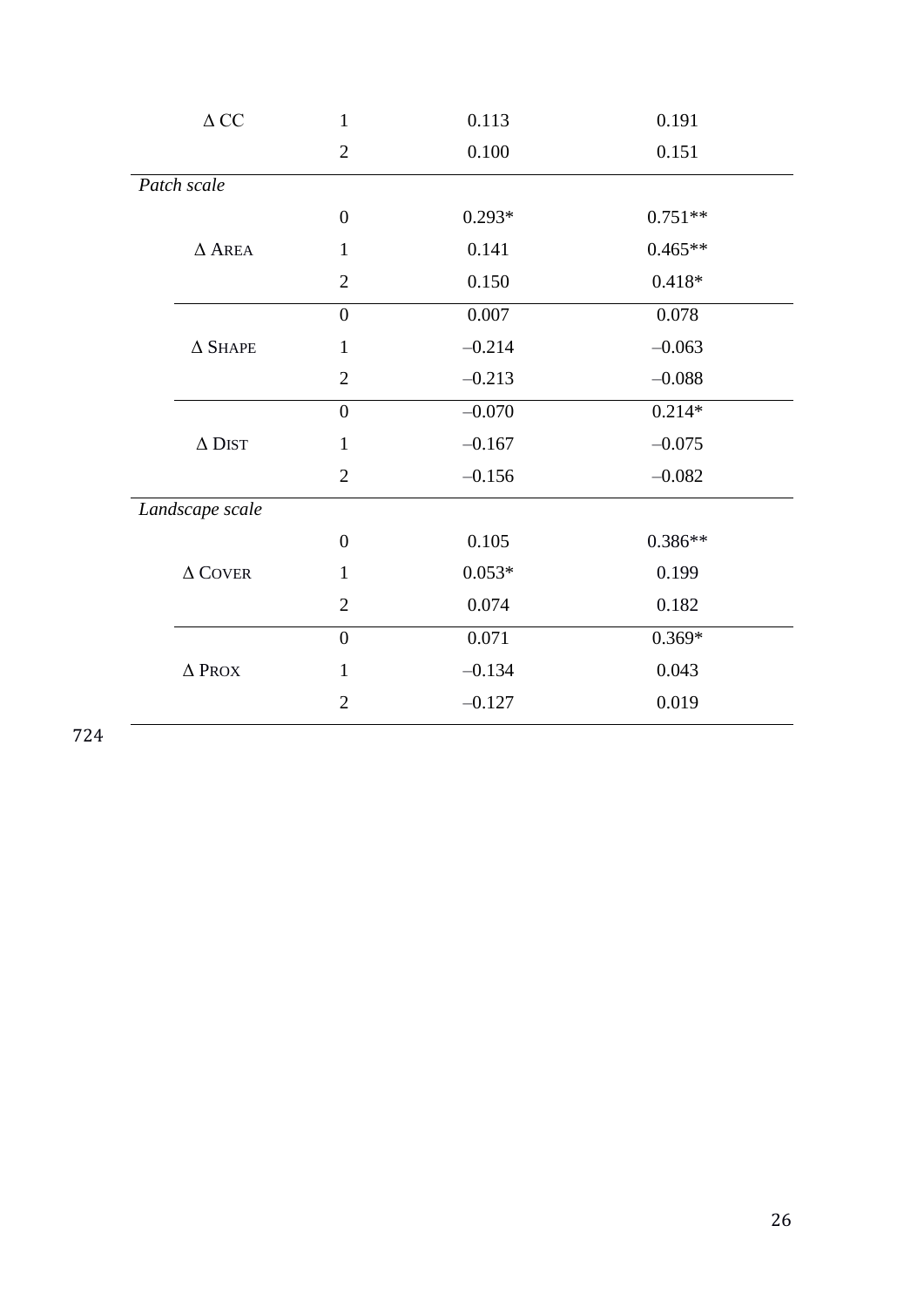- **Figure captions**
- 

**Figure 1.** (a) Overview of the Balbina Hydroelectric Reservoir location in the Central

Brazilian Amazon; (b) aerial photograph illustrating the archipelagic landscape (photo

credit: E. M. Venticinque); and (c) spatial distribution of the 23 land-bridge islands (in

red and highlighting the 500-m buffer polygons) and two continuous forest sites

731 surveyed in the mainland  $(CF_1$  and  $CF_2$ ; red rectangles).

- **Figure 2.** Rank-abundance (ln) distribution curves for (a) small mammals and (b)
- midsized to large mammals across all 25 surveyed sites within the Balbina

Hydroelectric Reservoir. Each data point represents the abundance of each species at

each site and is colour-coded by species. Lines connect species abundances at the same

site. Sites are ordered left to right in terms of area, from smallest to largest. Due to

overlapping symbology, we indicate species code names only for the most abundant

species (ln (abundance) > 2.85 and 2.50, for small and midsized to large mammals,

respectively). Abundant small mammal species include: *Philander opossum* (Phil),

*Marmosa murina* (Mmuri), *Marmosa demerarae* (Mdem), *Hylaeamys megacephalus*

(Hyla), *Didelphis marsupials* (Didel), *Oecomys* sp. 1 (Oeco1) and *Proechimys* sp.

(Proe); midsized to large mammal species include: *Dasypus novemcinctus* (Dno),

*Myoprocta acouchy* (Myo), *Cuniculus paca* (Cu), *Tapirus terrestris* (Tap), *Mazama* 

*americana* (Ma), *Hydrochoerus hydrochaeris* (Hyd), *Dasyprocta leporina* (Das), *Pecari* 

*tajacu* (Pec), Dasypus kappleri (Dk).

**Figure 3.** Mean β-diversity estimates of small and medium sized mammals surveyed at

25 forest sites within the Balbina archipelago. β-diversity was assessed using three

orders of q (0, 1 and 2), which determines the sensitivity of the measure to relative

species abundances. For each mammal group, we indicate the mean β-diversity for all

750 pairwise sites  $(N = 300)$ , and the corresponding 95% confidence intervals.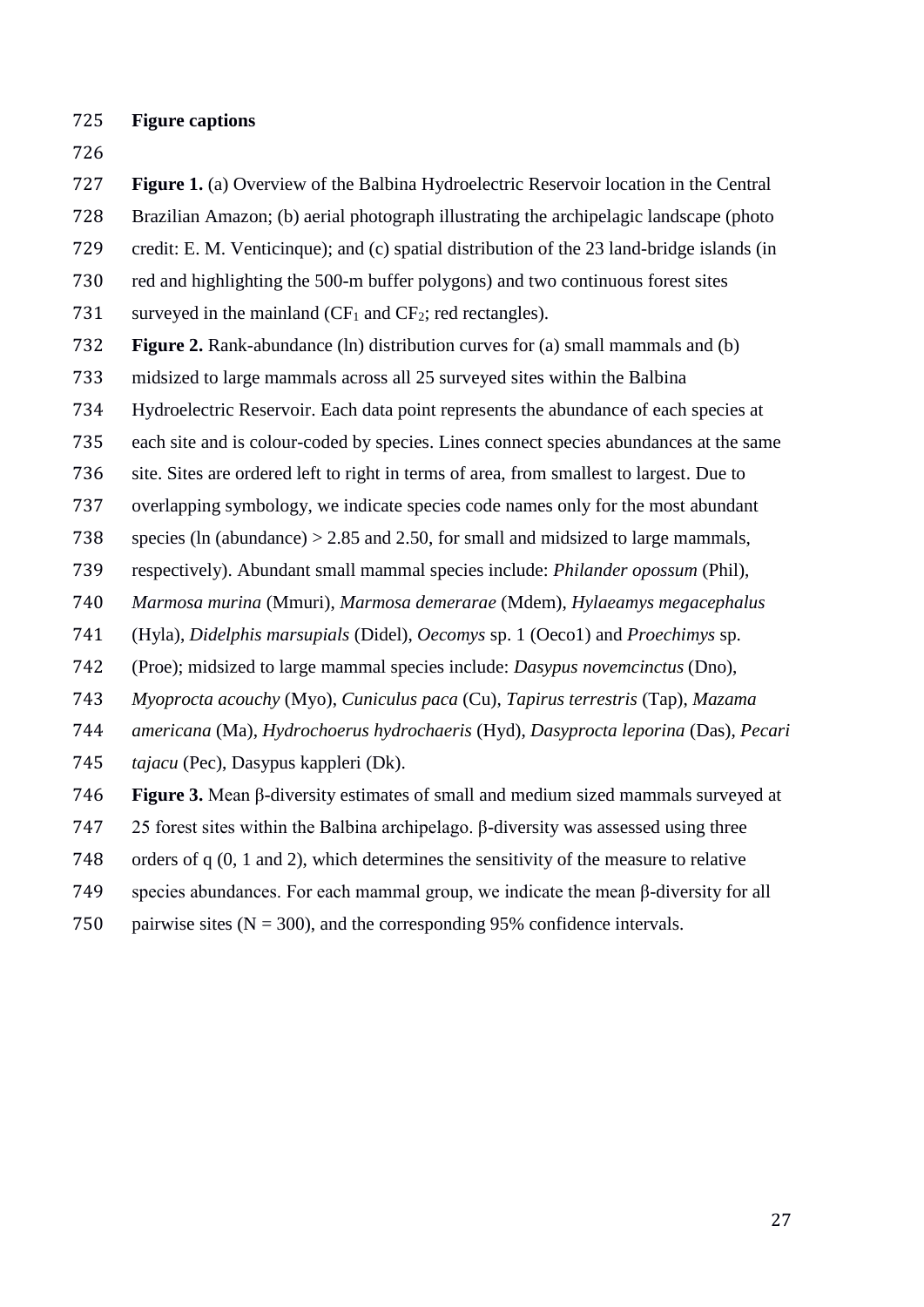# **Figures**



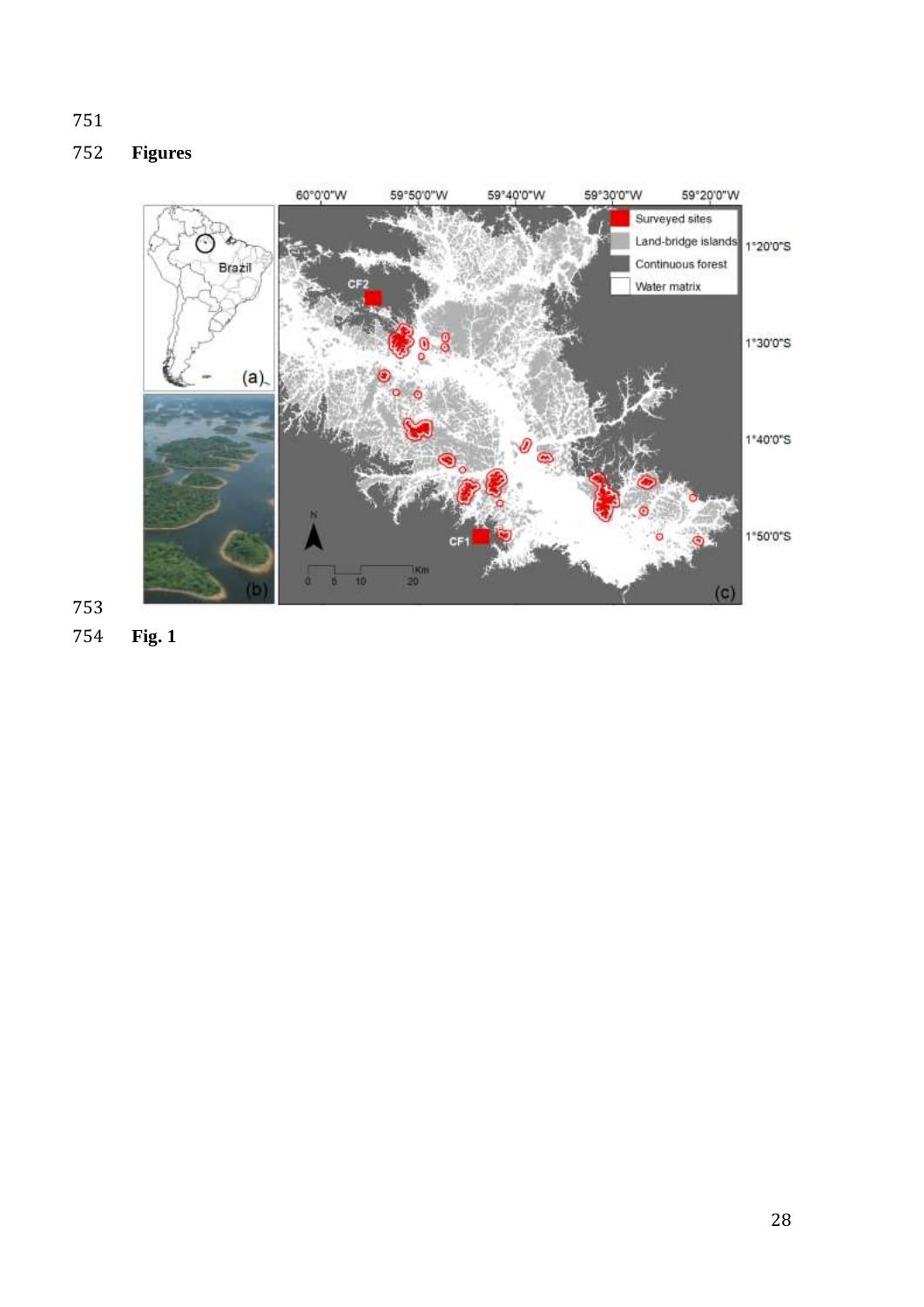